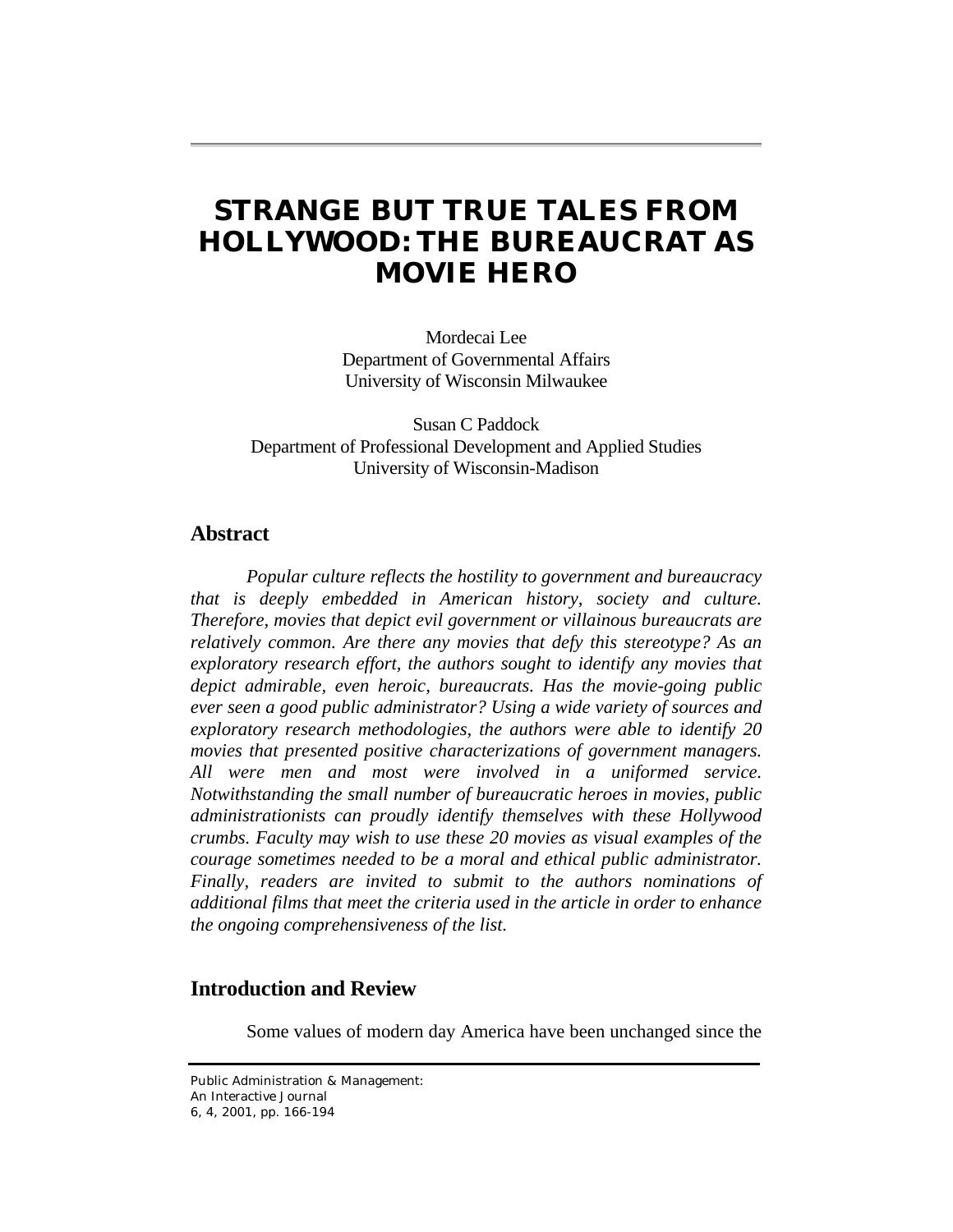founding of the country. The American War of Independence was at its core an anti-government revolution, spurred on by the perception of the arbitrary and tyrannical exercise of governmental powers by the British government *(Spicer, 1995, p. 36)*. Notwithstanding many generations since 1776 and the millions of new Americans who have immigrated to the United States, this cultural strain has persisted unabated. Today's average citizens would fit in well alongside their predecessors of more than two centuries ago: quick to criticize government, derisive of public servants and assuming that government is always wrong and wasteful.

One contemporary manifestation of the American hostility to government is bureaucrat bashing *(Goodsell, 2000; Lee, 2000)*. American culture gives less respect to its civil servants than do other inheritors of British political culture. This automatic negativity towards government administrators can be expected to persist and "its further intensification can probably be expected in the years and decades ahead" *(Goodsell, 2000, p. 130)*.

The arts both reflect culture and inform our understanding of institutions and traditions. Fiction is bound "in a peculiar and complex way to the world of 'facts'" *(Lodge, 1996)*. Waldo *(1968)* specifically noted the connection between public administration and the arts. McCurdy observed that the arts "enter public consciousness or pop culture and become part of the cognitive base for making decisions about public policy and administration" *(1995, p. 499)*. Based on the cultural norm of suspicion of government, it is not surprising that the arts reflect American hostility to bureaucrats *(Lichter, Lichter and Amundson, 1999; Holzer, 1997; Goodsell and Murray, 1995, especially Part III; Larkin, 1993)*.

Among the arts, film is considered a particularly powerful medium. Because the camera controls the attention of the viewer, it 'stitches' or 'sutures' the viewer into the narrative of the film. Film allows viewers to peer into reality in an uncommon way and see something they might otherwise miss *(Champoux, 1999; Dubnick, 2000)*. Of the arts, the cinematic experience is among the most psychologically persuasive.

Politics and government are often subjects of film. Gianos *(1998)* recently examined in detail the depictions of politicians in movies, finding them largely negative. Lee reviewed the cinematic image of government spokespersons *(2001)*. When it comes to public administration, "cinema wields the heaviest hammer," depicting the profession in unforgiving images *(Holzer and Slater, 1995, p. 77)*. The image of good citizen versus bad government is a common movie theme. Government is viewed darkly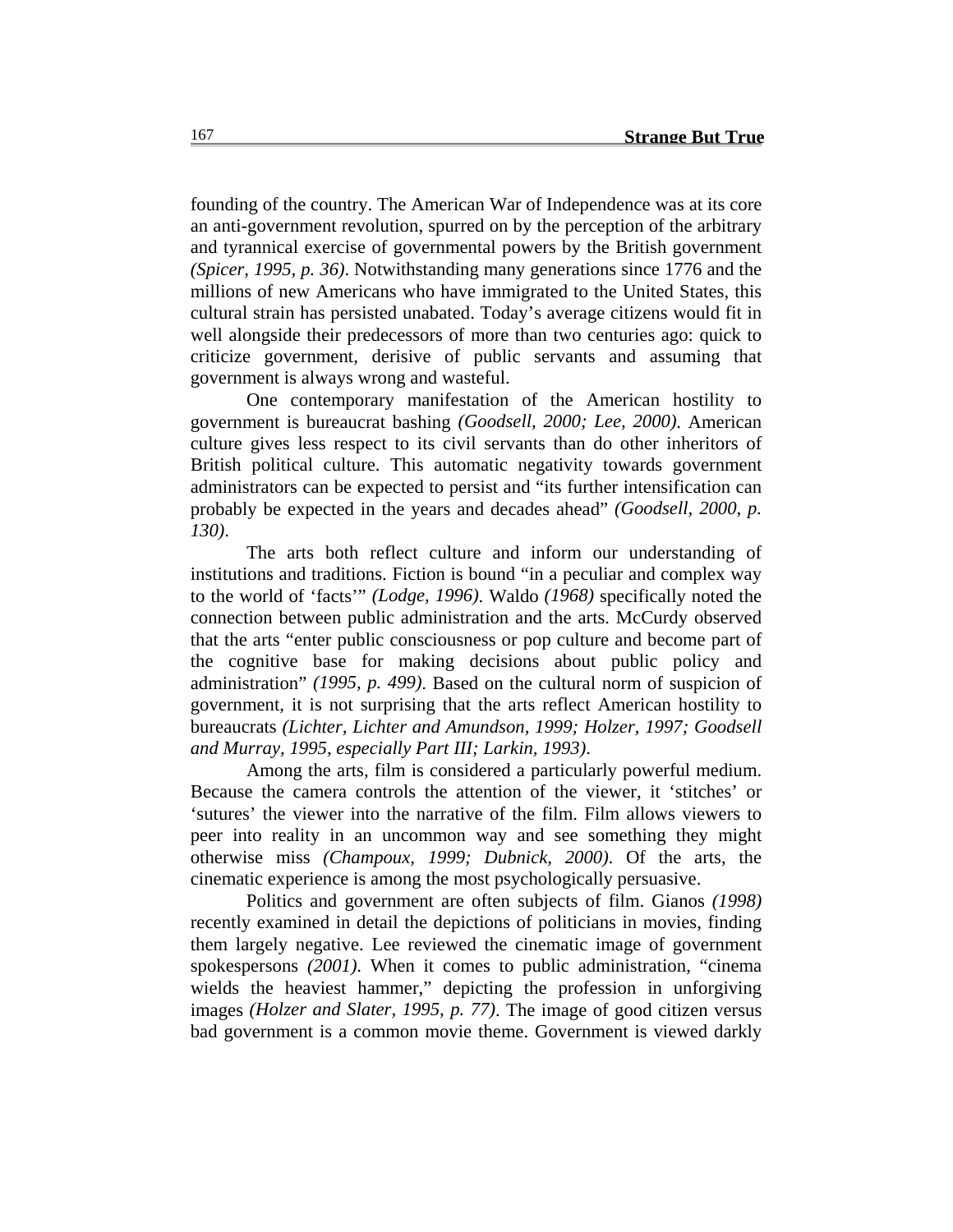through Hollywood's lens *(ASPA, 2000, p. 38)*. One observer recently summarized contemporary Hollywood trends:

Plausibility aside, Hollywood has created a new and powerful enemy. Worse than Godzilla. Scarier than the Soviets. It has turned a democracy of, by and for the people into a corrupt cabal that has turned against its citizens. Granted, a healthy suspicion of power is as American as apple pie - the overthrow of tyranny is our founding legend. …Hollywood has produced some stellar Washington conspiracy thrillers in the past. But movies, television, the Internet and pop culture are virtually exploding with conspiratorial plots starring Washington as the heavy. Writers and producers could never create a monster unless people bought it. *(Schulte, 1997)*

## **Defining the Movie Bureaucrat Hero: Methodology**

It is relatively easy to find examples of evil government and villainous bureaucrats in American cinema. However, are there any movies depicting effective and responsive bureaucrats? Has the movie-going public ever experienced a good public administrator?

Previously, there has been no comprehensive effort to identify and examine the positive depictions of government managers in film. This may be due to the narrowness of the category and of the usually minor role these bureaucrats play in each movie. Notwithstanding these limitations, this exploration is an effort to identify and analyze the film depictions of public administrators as heroic figures.

A search of heroic bureaucrats in film is an attempt to parallel Friedsam's *(1954)* effort nearly half a century ago, when he explored the depiction of bureaucrats as heroes in American literature. To do so, it is important to adopt several stringent criteria that define who is and who is not a bureaucratic movie hero.

First, the film must focus on an administrator rather than a directservice employee. Many movies depict a public employee hero delivering a socially approved service. For example, Richard Widmark in **Panic in the Streets** (released in 1950) is a public health service officer seeking to prevent the spread of an epidemic. Al Pacino is a straight-arrow cop in **Serpico** (released in 1973) who battles corruption. Robert De Niro heads the arson squad for the Chicago Fire Department and is relentless in finding the causes of suspicious fires in **Backdraft** (released in 1991). In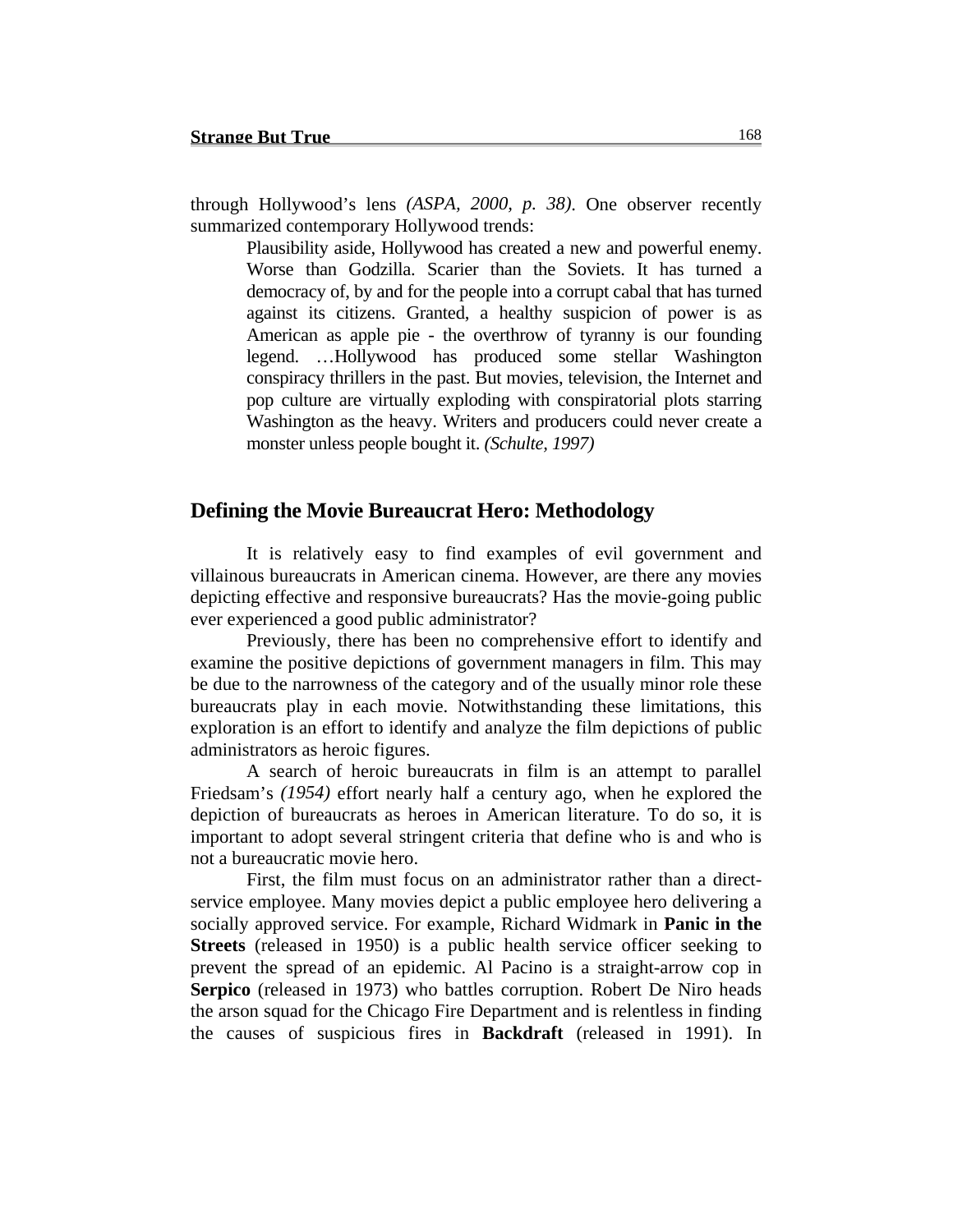**Cliffhanger** (released in 1993), Sylvester Stallone is a National Park Service ranger battling terrorists *(Larkin, 1993, p. 95)*. Tom Hanks is a NASA astronaut who pilots the **Apollo 13** (released in 1995) mission through near disaster to safety. While these movies portray a positive image of the public servant, they are silent (at best) on the role of the supervisor of that service deliverer, the administrator or bureaucrat. To qualify, a movie needs to acclaim the public administrator, not a front-line deliverer of a service. This sets the bar quite high.

Second, the movie must be about administration and management, not about leadership. This eliminates movies about the high-ranking people in the military such as George C. Scott as **Patton** (released in 1970) or submarine officer Denzel Washington in **Crimson Tide** (released in 1995). While one might argue that these are examples of managers working within a system, the focus of those movies is on the leadership role of these officers in times of war or military crisis, not on their everyday decisionmaking. As with the previous category of public employee service deliverers, this criterion limits the qualifying movies to those that depict positively a public manager whose normal everyday activity is the work of bureaucracy, such as going to meetings, writing memos, approving documents and administering large organizations.

Third, the movie must portray the bureaucrat in a central role, either as a leading character or as one crucial to the story. This criterion eliminates movies that depict a bureaucrat in a positive light, but whose role in the movie is minor or tangential. The public administrator needs to be in a primary rather than incidental role.

Finally, the act of heroism in the movie preferably involves taking an administrative action rather than engaging in direct action, the latter typified by stock situations such as saving a drowning child. To meet this criterion, the hero ideally, but not always, is exercising the discretion that is inherent in the act of management. For example, he or she might approve a controversial memo, issue an unpopular policy, refuse to permit an irregularity in a standard operating procedure or engage in some other of the routine activities of a public manager. In doing so, the government administrator has placed himself or herself in a dangerous or heroic posture. These heroes have used their administrative discretion for admirable and noble purposes, irrespective of popularity, consequences or personal danger.

The identification of movies that met these criteria was difficult. In general, the normal academic research methodology that begins with a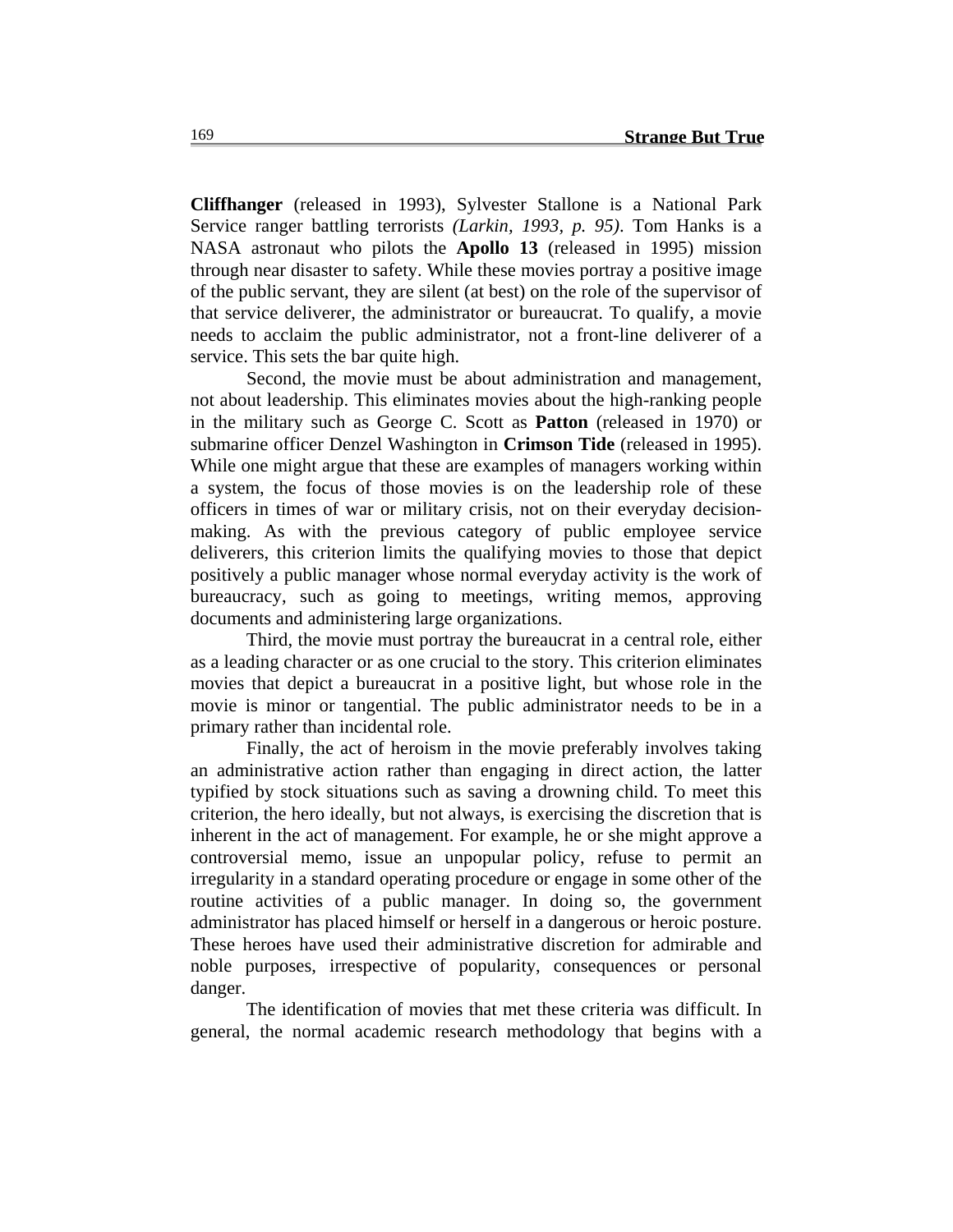search of source books and databases was not fruitful. Miller identified a similar methodological barrier, concluding that "reference sources…or library catalogs are of little assistance in locating practitioner characters" *(1999, p. 5)*. While there are published comprehensive compilations of movies, they were not helpful. For example, a reference book dedicated to identifying movies by themes and settings did not contain a category relevant to this research among its 450+ subject headings *(Armstrong and Armstrong, 1990)*. While the American Film Institute has issued exhaustive compilations of American movies by decade, the subject headings in each index could not lead to the identification of movies for this review because virtually every movie has a hero or heroine and the public administration context of a scene is often not noted in each movie summary, upon which the index is based *(Hanson, 1999; Hanson, 1993; Hanson, 1988; Krafsur, 1976; Munden, 1971)*. Similarly, an internet database that permits searches by subject did not yield any desirable results *(IMDb, 2001)*.

Instead the authors initially began with a list compiled by Holzer about movies and television programs that generally related to public administration or management *(Holzer, 1991)*. In addition, the authors relied on the process used by Miller *(1999, p. 5)* which included such exploratory and horizon scanning search methodologies as personal contact with colleagues and students, internet searches and television listings. Then, every effort was made to obtain a copy of the movie for viewing. The authors were able to view all but three of the movies described below.

These research methods yielded the identification of 20 movies that met the four criteria described above. They are listed in order of the year of release. While much writing about film focuses attention on the centrality of actors and directors *(Goldman, 2000, pp. 150-51)* or even on editors *(Rosenblum and Karen, 1979)*, it is equally important to focus on the screenwriters and the original literary sources of the work. The writers create the characters and the plot of the story. They, especially, determine whether the bureaucrat is a good guy or a bad guy. Therefore, the listing of films below gives equal attention to the writers as well as the original source of the screenplay, if it had not been written originally for film.

The primary source for the basic information about each movie (release year, director, screenwriter, key actors) was obtained from the Internet Movie Database *(IMDb, 2001)*. Supplemental sources included Pym *(1998)*, Maltin *(1998)* and Scheuer *(1991)*.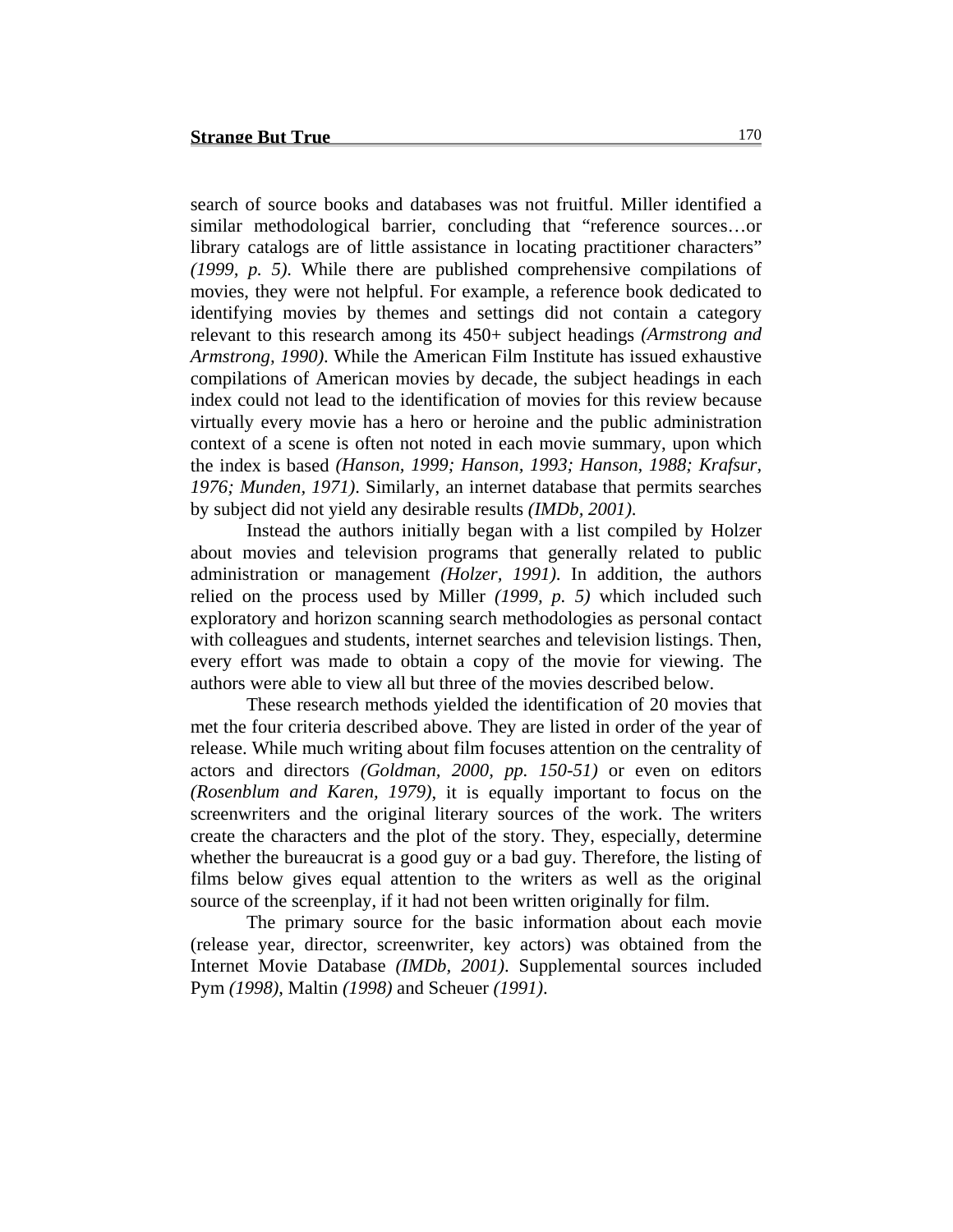#### **Bureaucratic Heroes: Movies in English**

**A Bell for Adano** (released in 1945). Directed by Henry King. Screenplay by Lamar Trotti and Norman Reilly Raine. Original literary source: novel by John Hersey *(1944)*.

US Army Major Joppolo (John Hodiak) is a civil government administration officer assigned to restore government in a small town in Italy at the end of World War II. He grows to understand that public administration is more than the delivery of services. It also, he discovers, is the fulfillment of the non-tangible needs of the citizenry as well. In this case, before the war the town had had a bell whose ringing provided the markers for the routines and cycles of daily life. Joppolo realizes the importance of reinstalling a bell as a symbol of the restoration of peacetime life in the town. He struggles, successfully, to locate and then obtain a bell from a US Navy ship. Thanks to him, the town is able to return to its antebellum state.

**1984** (released in 1956). Directed by Michael Anderson. Screenplay by Ralph Gilbert Bettinson and William P. Templeton *(1956)*. **Nineteen Eighty-Four** (released in 1984). Directed and written by Michael Radford. Original literary source for both movies: novel by George Orwell *(1949)*.

Bureaucrat Winston Smith (Edmond O'Brien in the 1956 release, John Hurt in the 1984 version) works for a state agency that rewrites newspaper archives to alter history. This is to assure that the regime is never put in a bad light, such as not attaining a production quota or erasing the hateful characterization of another country that had been a war-time enemy and is now, suddenly, a war-time ally. "Lie becomes truth and then becomes a lie again," he says (in the 1984 version).

The regime maintains 'thought police' to capture citizens who engage in 'thought crimes,' such as remembering and repeating the nowbanned old news. When he can no longer stomach the lies that he routinely prepares, he also begins thinking 'criminal' thoughts, such as "There is truth and there is untruth. Freedom is the freedom to say  $2+2=4$ . If that is granted, all else follows." After falling in love with a like-minded woman, he decides to risk all by engaging in personal behavior that violates the laws of the regime and is considered traitorous. However, he is discovered and arrested. Like others who have been caught, he is unable to resist the torture he is subjected to and in the end is brainwashed back into passive submission. In this case, the bureaucrat is not a hero for overt actions he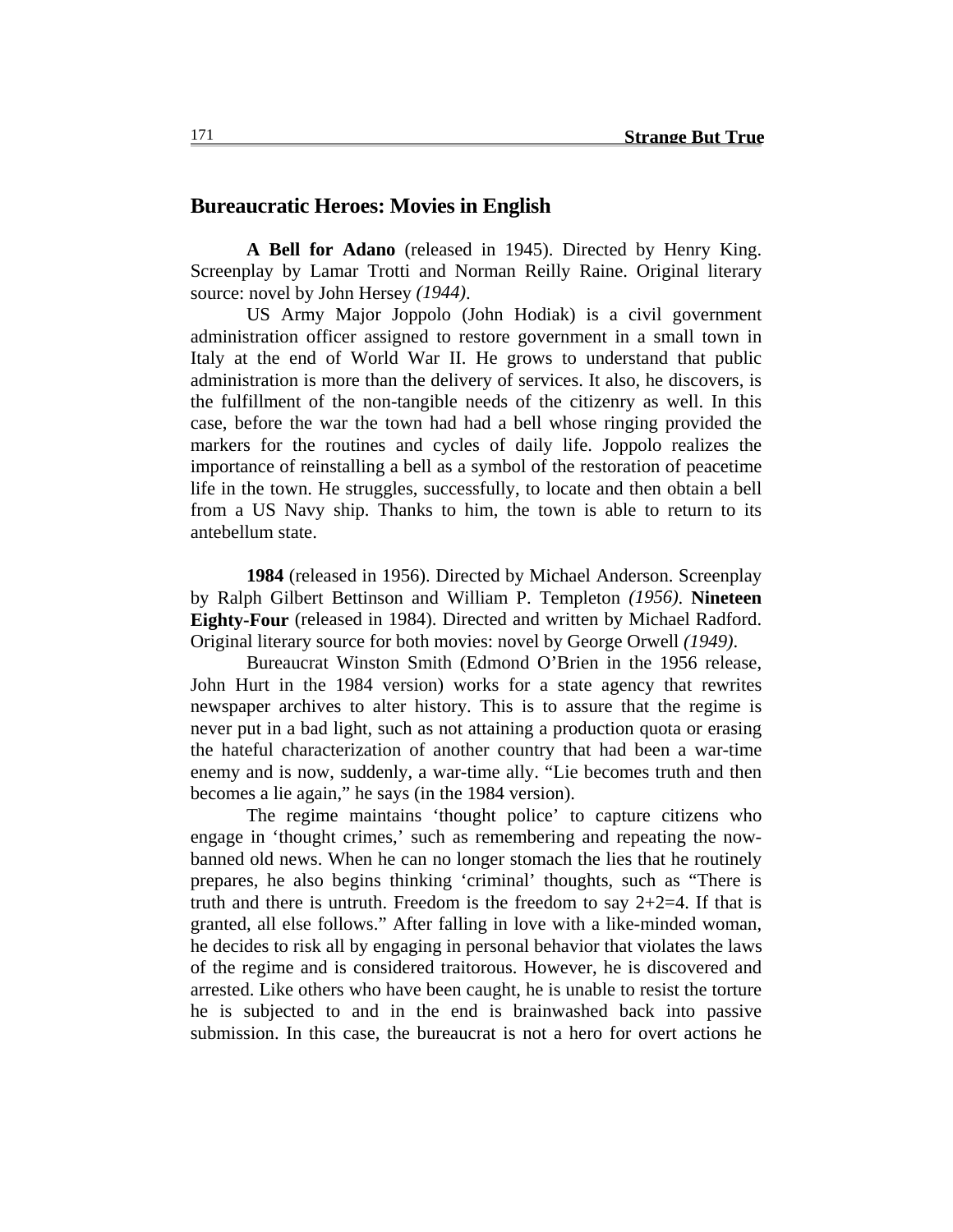takes in his working capacity, but rather for daring to think and articulate thoughts that have been criminalized by the bureaucracy and willing to face the consequences of doing this.

Hence, the two versions of this movie and **Brazil** (see below) belong not only on a list of bureaucratic heroes, but also on a list of tyrannical bureaucracy movies as well. In these cases, the bad bureaucracy wins out in the end over the hero.

**Esther and the King** (released in 1960). Directed by Raoul Walsh. Screenplay by Raoul Walsh and Michael Elkins. Original literary source: story in the Hebrew Bible *(JPS, 1999, pp. 1785-801)*.

The Emperor of Persia (Richard Egan) appointed two senior administrators to run the day-to-day affairs of the Empire while he was away on a military campaign. Lord Mordecai (Denis O'Dea) is an ethical administrator, while First Minister Haman is corrupt and ambitious. Mordecai refuses to fight evil with evil and continues to oversee the financial affairs of the empire honestly. With the return of the emperor, Haman hatches a plot to gain power, even depose him. He falsely charges Mordecai with malfeasance. The punishment Mordecai faces is execution. Nonetheless, Mordecai persists in maintaining ethical conduct, based on the tenets of his Jewish faith. Finally, Haman is exposed and hanged while Mordecai is rehabilitated and restored to his high administrative post.

At one point in the movie, the Emperor describes Mordecai's work as the epitome of good public administration in a monarchy: "The eye of the king, my keeper of the accounts, my all-knowing minister."

**To Kill a Mockingbird** (released in 1962). Directed by Robert Mulligan. Screenplay by Horton Foote *(1963)*. Original literary source: novel by Harper Lee *(1960)*.

Although Atticus Finch (Gregory Peck) is the star of this movie, Sheriff Heck Tate (Frank Overton) plays a key role. Finch, a lawyer in rural Macomb County, Alabama in the 1930's, defends a black man falsely charged with raping a white girl. Although the man is convicted, during the trial Finch successfully points to Bob Ewell, the girl's father, as the perpetrator of the clearly false accusation. In fact, Ewell probably had beaten the daughter when drunk and then sought to cover up her injuries with the rape charge. Seething from the humiliation he received from Finch's cross-examination at the trial, Ewell seeks revenge. He attacks Finch's son and tries to stab him to death. A reclusive adult neighbor, with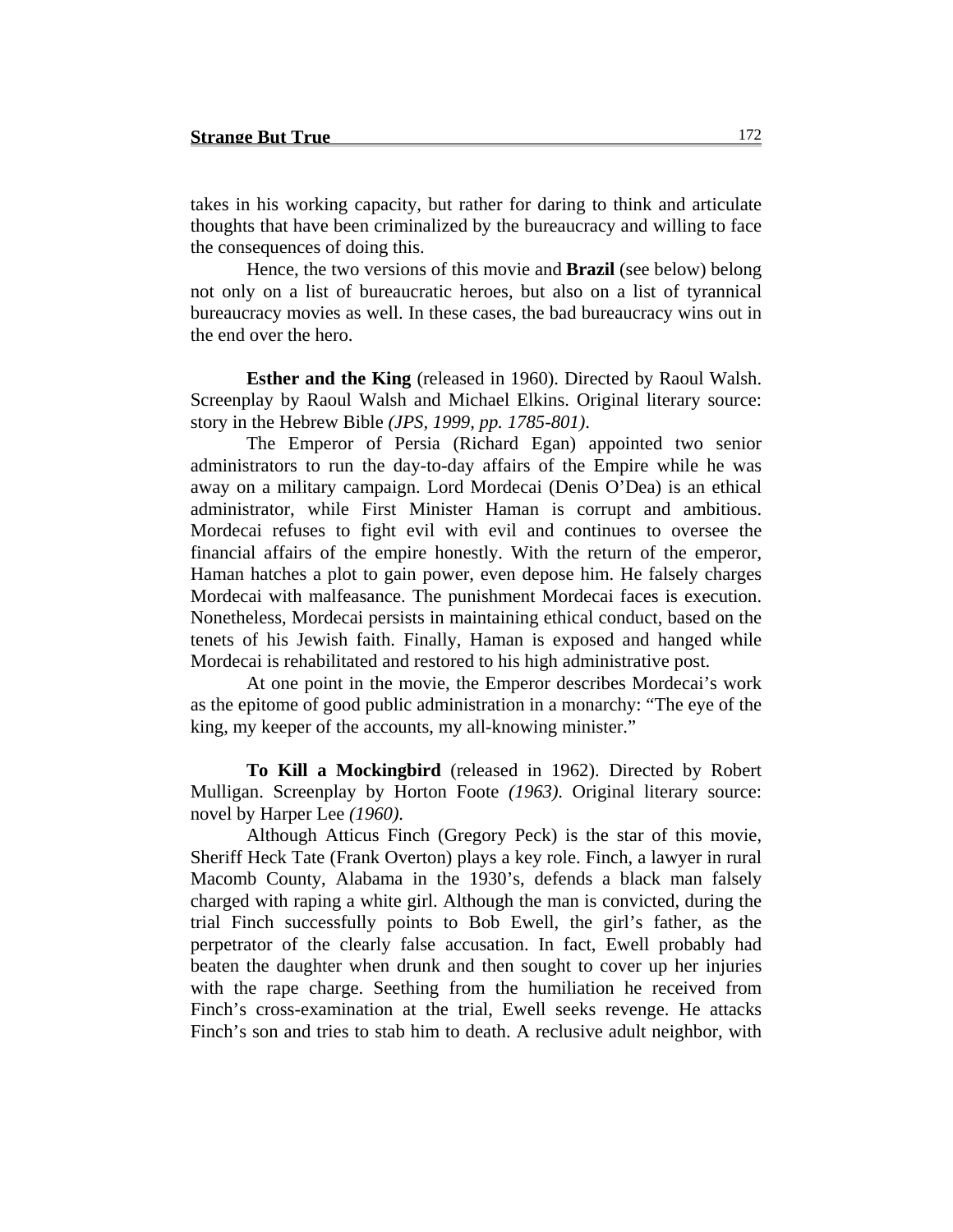developmental disabilities that give him the mentality of a child, suddenly intervenes, saves the boy and stabs Ewell to death.

When hearing what happened, Finch assumes that Sheriff Heck Tate (Frank Overton) will charge the neighbor with the killing. As sheriff, Tate is simultaneously a law enforcement officer and administrator of a law enforcement agency. These two roles have now come in to conflict. As a law enforcement officer he is aware of a crime and has a standard operating procedure to follow regarding a suspect. Yet, as a manager of a law enforcement agency, he can envision the unintended consequences of such routinized action. Tate decides to exercise the administrative discretion he has, to the point of violating his duty as a law enforcement officer. He responds to Finch that he will not charge the neighbor and will not include what actually happened in his report:

Bob Ewell fell on his knife. He killed himself. There's a black man dead for no reason, and now the man responsible for it is dead. Let the dead bury the dead this time, Mr. Finch. I never heard tell it was against the law for any citizen to do his utmost to prevent a crime from being committed, which is exactly what he did. But maybe you'll tell me it's my duty to tell the town all about it, not to hush it up...To my way of thinkin', takin' one man who's done you and this town a big service, and draggin' him, with his shy ways, into the limelight, to me, that's a sin. It's a sin, and I'm not about to have it on my head. I may not be much, Mr. Finch, but I'm still Sheriff of Macomb County, and Bob Ewell fell on his knife. Good night sir.

He will file a false report because he believes that accomplishes the most ethical and just result.

**The Hill** (released in 1965). Directed by Sidney Lumet. Screenplay by Ray Rigby. Original literary source: play by Ray Rigby and Ray S. Allen. Rigby also wrote a novelization of the movie *(1965)* and then a sequel *(1981)*.

During World War II, British soldiers who had been captured after going AWOL, caught trading in the black market or committing other crimes are incarcerated in a British military prison in the North African desert. "It's a brutal place, filled with sadistic punishments that are meant to break the spirit of anyone" *(Lumet, 1995, pp. 83-4)*. The commandant of the institution is weak-willed, inattentive and diffident. The prison's noncommissioned officer (NCO), Sergeant Major Bert Wilson (Harry Andrews) is actually in charge. "The Commandant signs bits of paper. He'd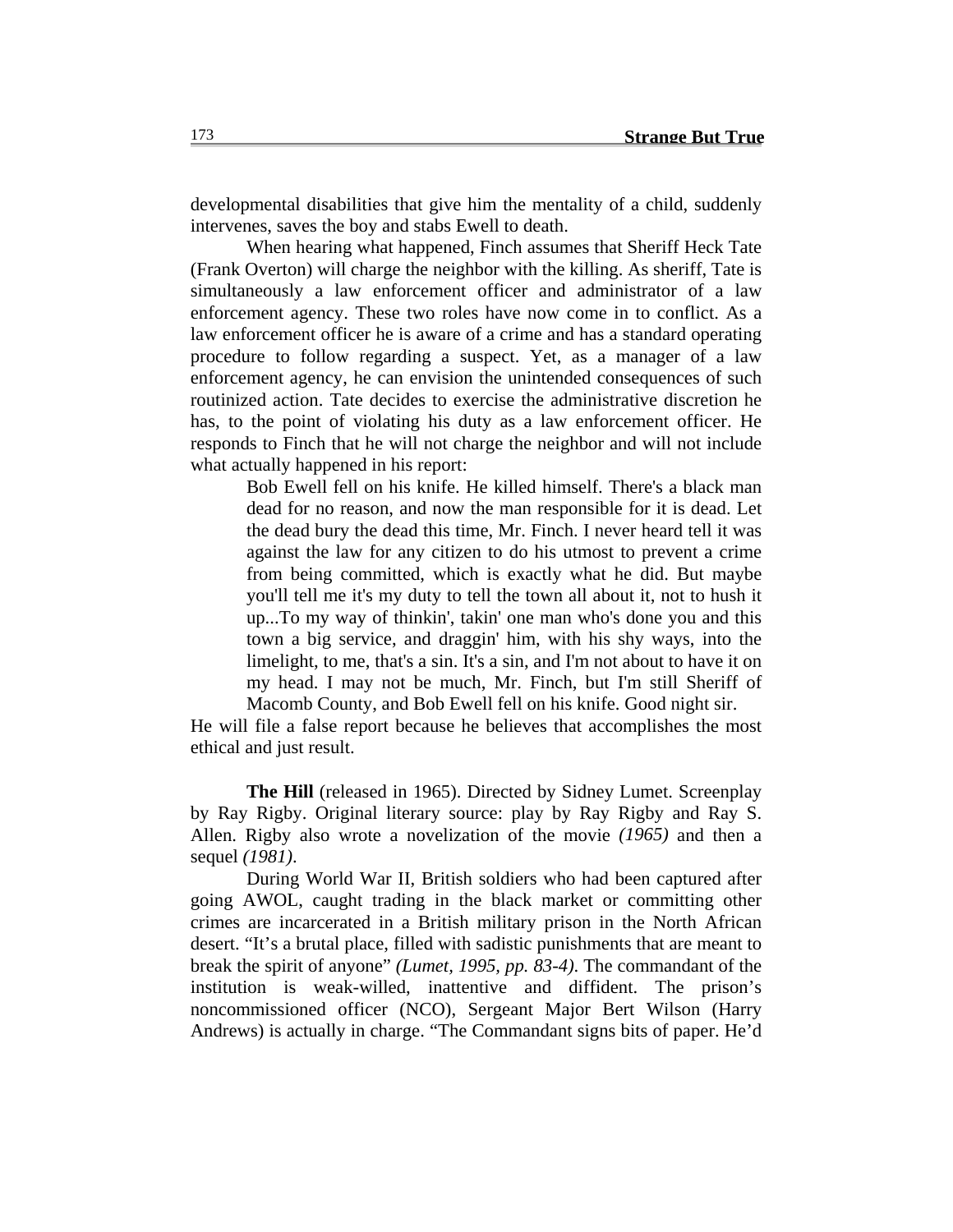sign his own death warrant if I handed to him. But I run this place," he cockily says to one of his subordinates.

According to British Army rules (referred to in the movie as "KRs," the King's Regulations for the Army and the Army Reserves *[Towell, 1988, p. 1649]*), the medical officer (MO) has the authority to supercede the usual chain of command and countermand any order directed at a prisoner, if he decides that order would endanger the prisoner's health. Despite his good intentions, the MO at this prison (Michael Redgrave) is an indecisive person who is easily intimidated by Wilson. He is ineffectual at protecting the prisoners who are being abused. (In the script, he is nameless, listed in the credits only as The Medical Officer.)

When events come to a breaking point, the only prisoner with NCO rank, Sergeant Major Joe Roberts (Sean Connery) makes an emotional appeal to the MO to intervene. As always, the doctor reacts sympathetically. He declares Roberts and his two cellmates in need of medical treatment and puts them under his protection. He orders that the two prisoners be transferred from their cell to his infirmary and Roberts to the hospital.

Wilson and his most sadistic subordinate, Williams, appear on the scene. They put enormous psychological and emotional pressure on the doctor to reverse his order. They say that malingering prisoners always fake their medical condition to manipulate him. The doctor's intervention would destroy the basic discipline of the prison, they hector him. This tactic has always worked in the past. In previous situations like this, every time the MO would then back down. "Don't try to counteract my orders," Wilson bellows at the doctor. For the first time, the MO summons his courage and responds in an unprecedented firm tone, "I have the final word when the men's health is concerned." He refuses to back down. He insists on exercising his administrative authority under the KRs. Wilson is stunned by the doctor's use of Army rules to negate the power that he thought only he had. Realizing that he no longer "run[s] this place" exclusively, Wilson departs bewildered and deflated.

The film continues with the prisoners undoing the MO's heroism by brutally attacking Williams when left alone with him. This final outcome, however, does not negate the bureaucratic courage of the MO.

**The Russians Are Coming, The Russians Are Coming** (released in 1966). Directed by Norman Jewison. Screenplay by William Rose. Original literary source: novel by Nathaniel Benchley *(1961)*.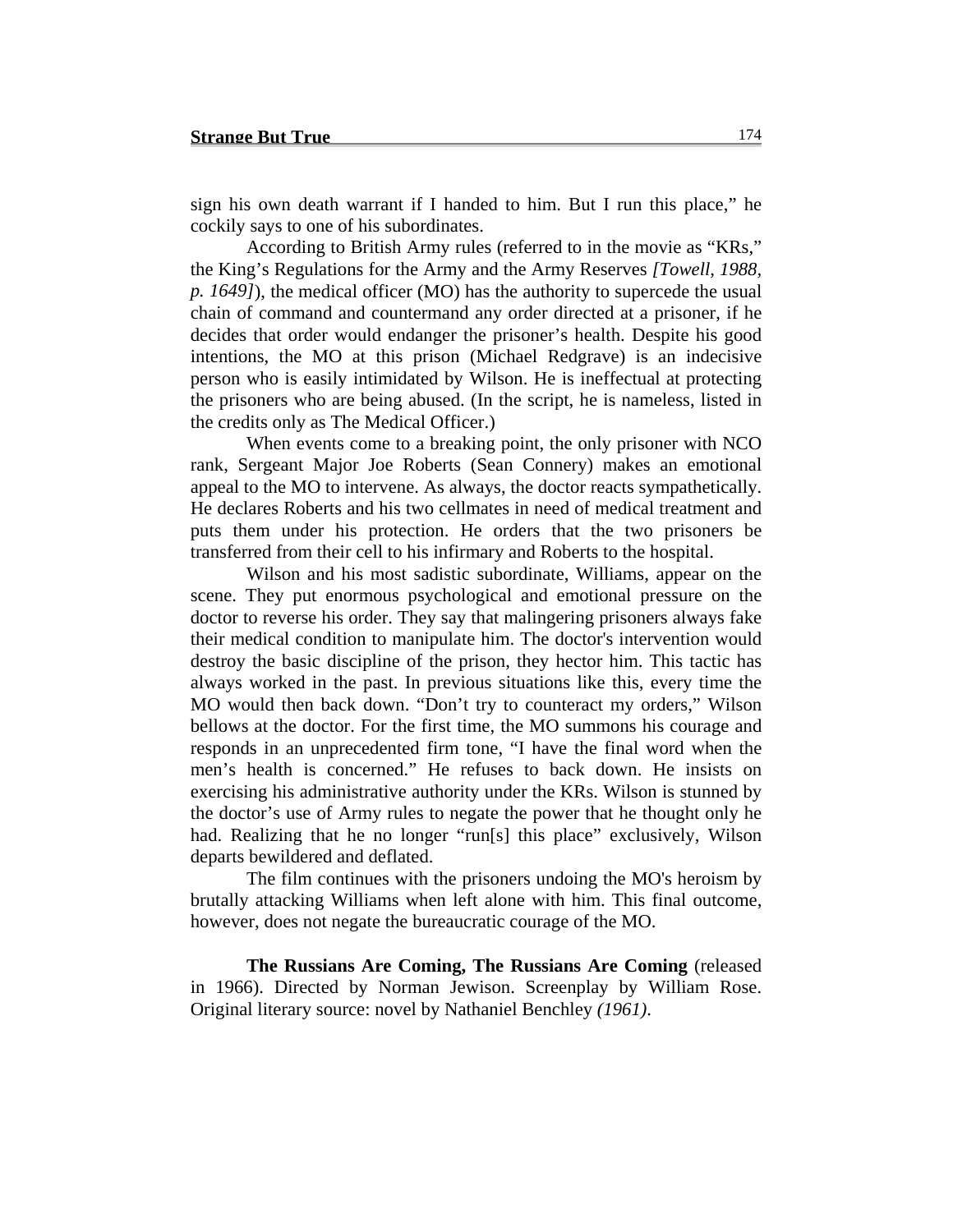In the midst of the Cold War, a submarine from the Soviet Union ventures too close to a New England island and runs aground. It sends a landing party ashore to seize a boat that would be powerful enough to pull the sub off the sand bar it is stranded on. When the first reports of the presence of the landing party circulate around the island, the residents shift between panic and amateur militarism. Police Chief Link Mattocks (Brian Keith) is the only one with a cool head and level perspective. His phlegmatic reaction calms both the nervous officers in his department and trigger-happy veterans on the island who are eager for action.

Mattocks does not need to prove anything. He exercises his administrative discretion as police chief to avoid hasty action, insists on collecting reliable information and makes staff assignments that reflected need, not appearance. To a panicking crowd of armed civilians, he said, "Anybody seen 'em?…Well, speak up. Anyone actually see any Russians? Everybody go on home, just get off the streets."

Mattocks also treats the Russians with calm and reason. After the Russian sub is freed by a rising tide, the captain steers the ship into the harbor in search of the men he had sent ashore. The captain mistakenly believes that the landing party has been taken prisoner. He threatens to begin shelling the town unless the men are released. Rather than reacting in kind and threatening a similarly violent response, Mattocks maintains his unruffled professional demeanor and behaves according to his time-tested standard operating procedure. He says to the interpreter, "Alright, you tell the captain he is under arrest. Let's have your name and address."

Instead of doing what is popular and expected of him, the police chief tries to solve problems by de-escalation of emotional situations. His approach to management is to act only after getting all the facts and being restrained in the exercise of government power. While an understandable and natural reaction might be to match threat with counter-threat and violence with counter-violence, he uses his administrative rank to avoid exercising his powers to sanction. Lack of action is more effective and powerful than invoking the compulsory powers of the state. He is a hero because he would rather look like a fool than exercise his discretionary power unwisely.

**Bullitt** (released in 1968). Directed by Peter Yates. Screenplay by Alan R. Trustman and Harry Kleiner. Original literary source: novel by Robert L. Pike *(1963)*.

Detective Lieutenant Frank Bullitt (Steve McQueen) is the head of a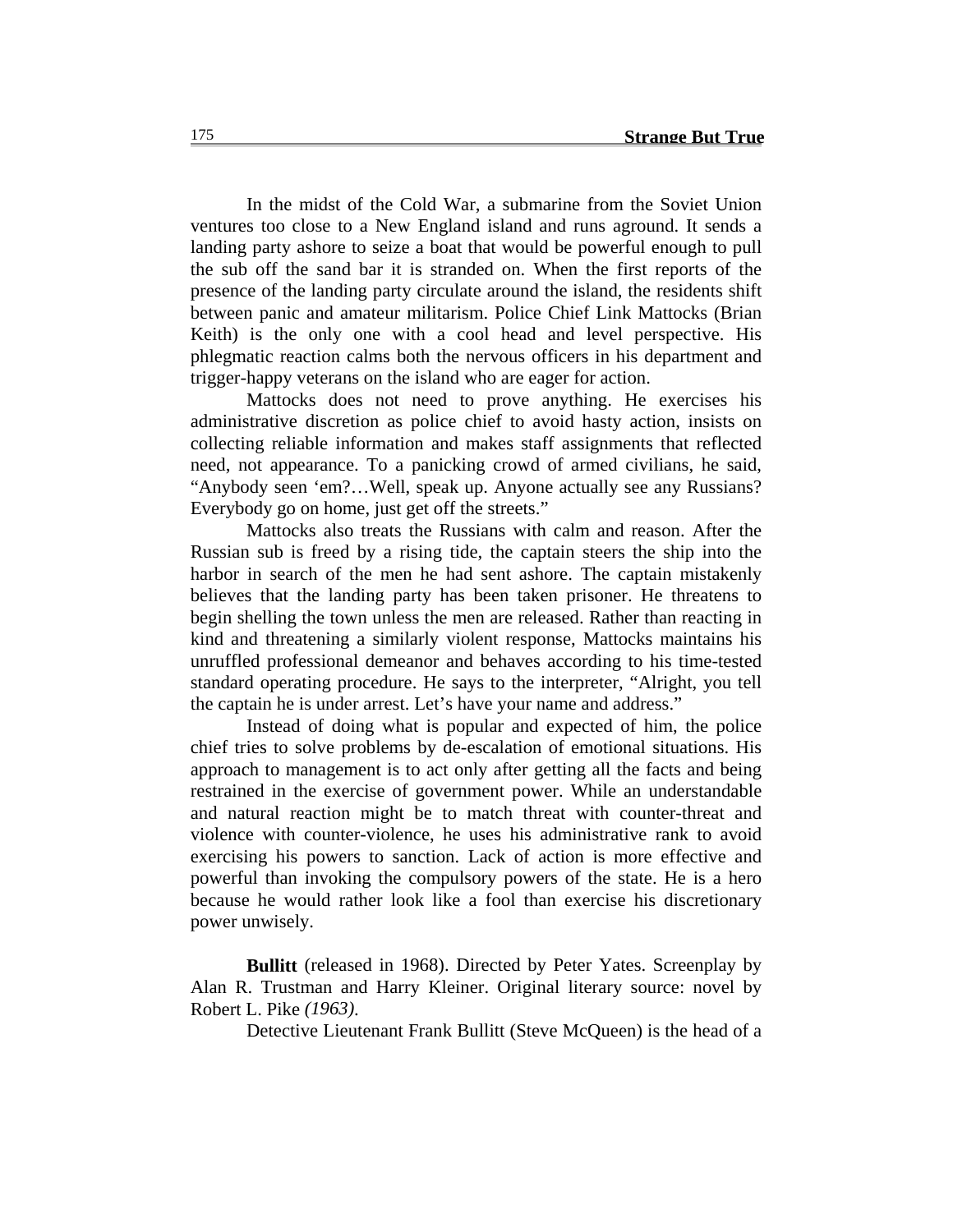special unit of the San Francisco Police Department. His team has been given the assignment of guarding a member of the mob who is willing to expose the inner workings of organized crime by testifying at a public hearing of a Senate Subcommittee in San Francisco. The testimony of this star witness is expected to be a major news story. Walter Chalmers (Robert Vaughn), a rich and influential citizen who is planning to run for elected office, has arranged for this witness to come forward and expects to benefit politically from the appearance. Bullitt's team is directed to go to a secret location at a downtown hotel to 'baby-sit' the witness for the weekend, with Bullitt assigning shifts to the team members. Since he is not part of the first shift, Bullitt leaves. While he is away, intruders burst into the room and shoot the witness, notwithstanding the efforts of Bullitt's team member to protect him. The witness undergoes emergency surgery at a hospital in a desperate effort to save his life. Bullitt's supervisor, Captain Sam Bennett (Simon Oakland), arrives at the hospital to confer with Bullitt. Bennett knows that the repercussions of this failure to protect the witness could ruin Bullitt's career and perhaps his own, as well. He says to Bullitt, "I'll try to back you up." Later, the witness dies in the hospital, but Bullitt decides to keep the death a secret. He hopes that a false perception that the witness survived the shooting might make it easier to track down the source of the security leak and the assassins.

The next morning, Chalmers intercepts Bennett, just as he and his family are about to enter church for Sunday services. He pressures Bennett to order Bullitt to reveal the location of the missing witness, who he thinks is still alive. Chalmers suggests that Bennett's career would benefit from his political influence if Bennett would cooperate. Bennett responds in a flat monotone, "I've given him complete charge of the case" and then excuses himself to enter the church.

Later that day, in a showdown at police headquarters, Bullitt hands Bennett his written report. Captain Baker (Norman Fell), an ally of Chalmers within the department, demands to know the location of the witness. Bullitt informs both, for the first time, that the witness is dead. Baker demands that Bennett immediately punish Bullitt. Bennett knows that Baker is voicing the views of the departmental leadership, the city's politicians and Chalmers. He says without any inflection, "This is Sunday. I'm going to hold that written [report] till we come to work on Monday." This seemingly mundane observation is Bennett's way of maneuvering within the bureaucracy to protect his underling and give him as much time as he can so that Bullitt can accomplish his goals. Baker stomps out of the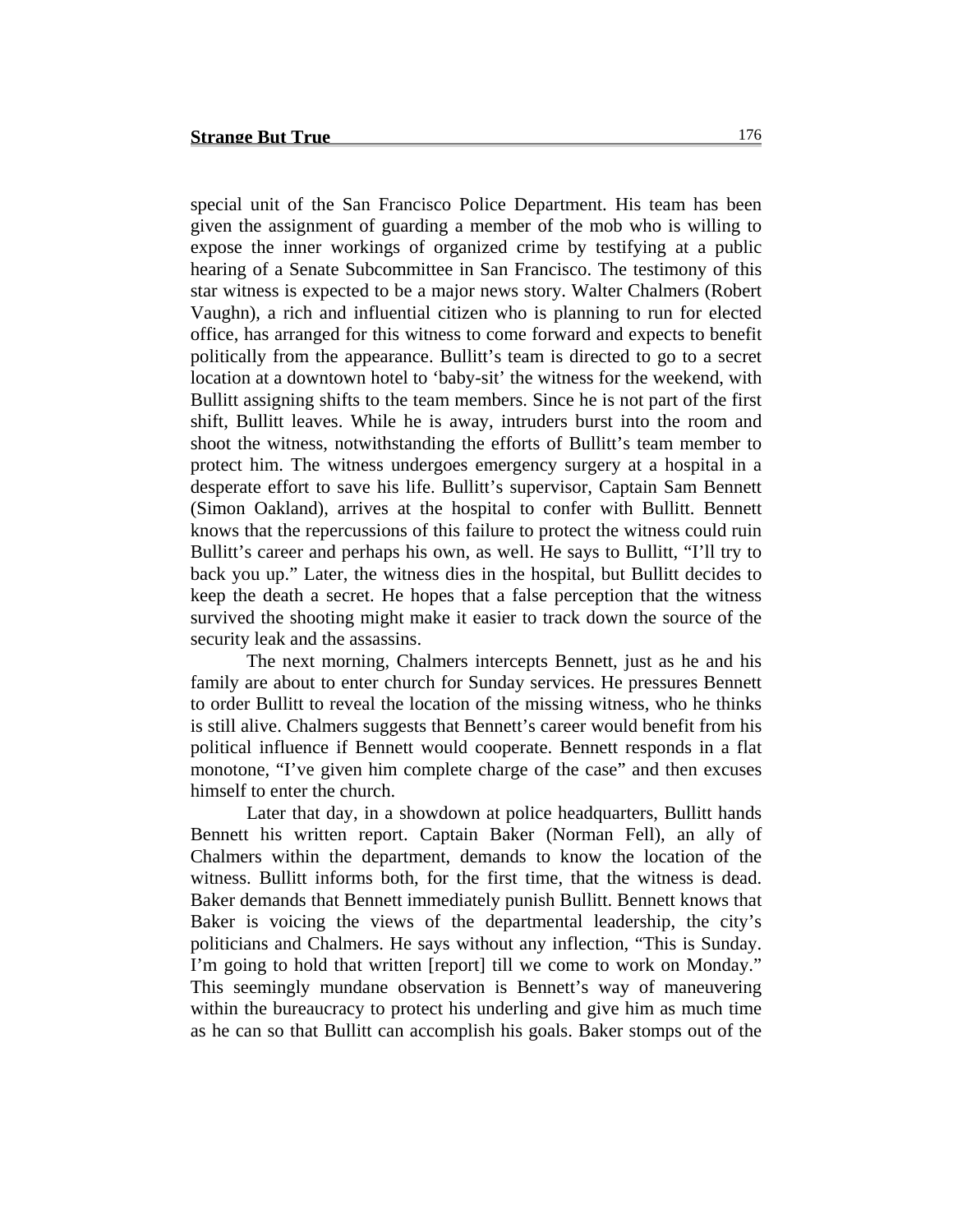room and then orders departmental staff not to provide any assistance to Bullitt while he continues his investigation. Bullitt knows what a courageous decision Bennett has just made. He has been given 24 more hours to work the case before everything will come crashing down on him, and -- because of what Bennett has just decided -- on Bennett as well.

**Jaws** (released in 1975). Directed by Steven Spielberg. Screenplay by Peter Benchley and Carl Gottlieb; also Howard Sackler and Peter Milius (uncredited). Original literary source: novel by Peter Benchley *(1974)*.

Martin Brody (Roy Scheider) is the police chief of the town of Amity. He likes the quiet and uneventful life of a small town police chief compared to his earlier career as a cop in New York City. He is content with a low-key job of managing a small department. Yet, when a shark threatens the safety of swimmers, the political and commercial leaders of the town do not want Brody to order a closing of the beaches because of the economic effect it would have on tourism. At first, he "lets others shape his decisions" *(Gottlieb, 1975, p. 69)*.

Later he insists on exercising his discretionary powers to close the beaches, although he is not even sure he actually has the specific legal power to do so. He says, "I can do anything, I'm the chief of police." That statement exemplifies the reality that a large degree of discretion is delegated to every major public manager, but especially so in law enforcement. Finally, when nothing else works, he bullies the mayor – theoretically his boss -- into signing a document so that Brody can hire an expert fisherman to kill the shark:

You're gonna do what you do best. You're going to sign this voucher so I can hire a contractor...You're gonna do the right thing. That's why you're gonna sign this and we're gonna pay that guy what he wants. Sign it, Larry!

Brody will no longer bend to the wishes of the elected officials. He exercises his authority to protect the public, including unorthodox approaches to accomplishing his goal of killing the shark.

**All the President's Men** (released in 1976). Directed by Alan J. Pakula. Screenplay by James Goldman *(1997, pp. 227-338)*. Original literary source: book by Carl Bernstein and Bob Woodward *(1974)*.

In their effort to expose the Watergate cover-up, Washington Post reporters Carl Bernstein and Bob Woodward repeatedly hit dead-ends and might fail. Two high-ranking bureaucrats, who disagree with the White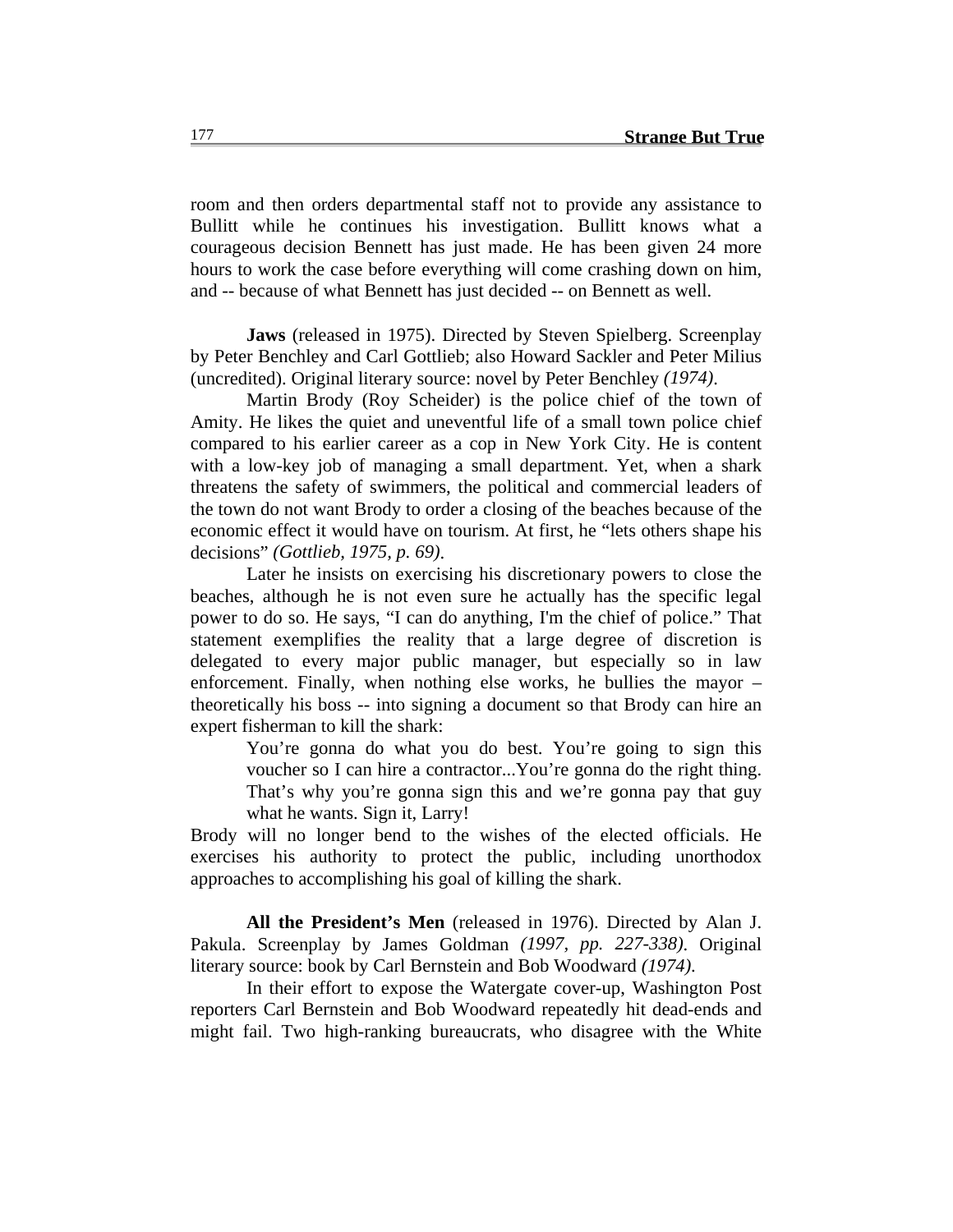House's effort to stymie the FBI's investigation, agree to serve as anonymous sources. The one most remembered is Woodward's source, dubbed 'Deep Throat' (Hal Holbrook). He keeps their expose reporting alive with advice on what direction the reporters should go. He is obviously a very high ranking administrator, since he is familiar with the details of the FBI's investigation, the Justice Department's handling of the case and the White House's interactions with the investigation. Deep Throat is putting his job in jeopardy by even talking to Woodward. The Nixon White House would certainly fire him if he were exposed and would probably also engage in character assassination in an effort to impugn his credibility as a source. Nonetheless, he continues to meet with them to assure that the cover-up will not succeed.

The second heroic bureaucrat in the story is usually overshadowed by Deep Throat and often forgotten. Nonetheless, Bernstein has a source in the FBI, who in the movie is only called Joe (Jess Osuna). Like Deep Throat, Joe is unhappy with how the FBI has been manipulated to prevent a full and free investigation of all possible crimes related to Watergate. While extremely worried about keeping his job, he tries his best to help the reporters. Both Joe and Deep Throat are courageous bureaucrats who believe in the rule of law and the Constitution.

**Brubaker** (released in 1980). Directed by Stuart Rosenberg. Screenplay by W. D. Richter. Story by W. D. Richter and Arthur Ross. Original literary source: book by Thomas O. Murton and Joe Hyams *(1970)*.

Henry Brubaker (Robert Redford) is hired as warden of an Arkansas prison farm to implement reforms in the institution. He begins his tenure by disguising himself as a prisoner in order to observe the rumored abuses. After a few weeks, he reveals himself and begins instituting major reforms in the operation of the prison. In the process of doing so, he uncovers corruption and insider dealing that victimize the prisoners, denying them adequate food, shelter and medical care. The culprits extend throughout the local and state power structure, including a powerful local state senator and the governor.

In the climactic scene, Brubaker is asked to discontinue searching for the graves of prisoners who had been brutally murdered and then covertly buried in an unmarked area of the prison farm. The establishment does not want to be embarrassed by a public scandal that reveals their acquiescence to these crimes and their cover-up. He is told that if he ceases to pursue the exhumations, he will receive all the funding for the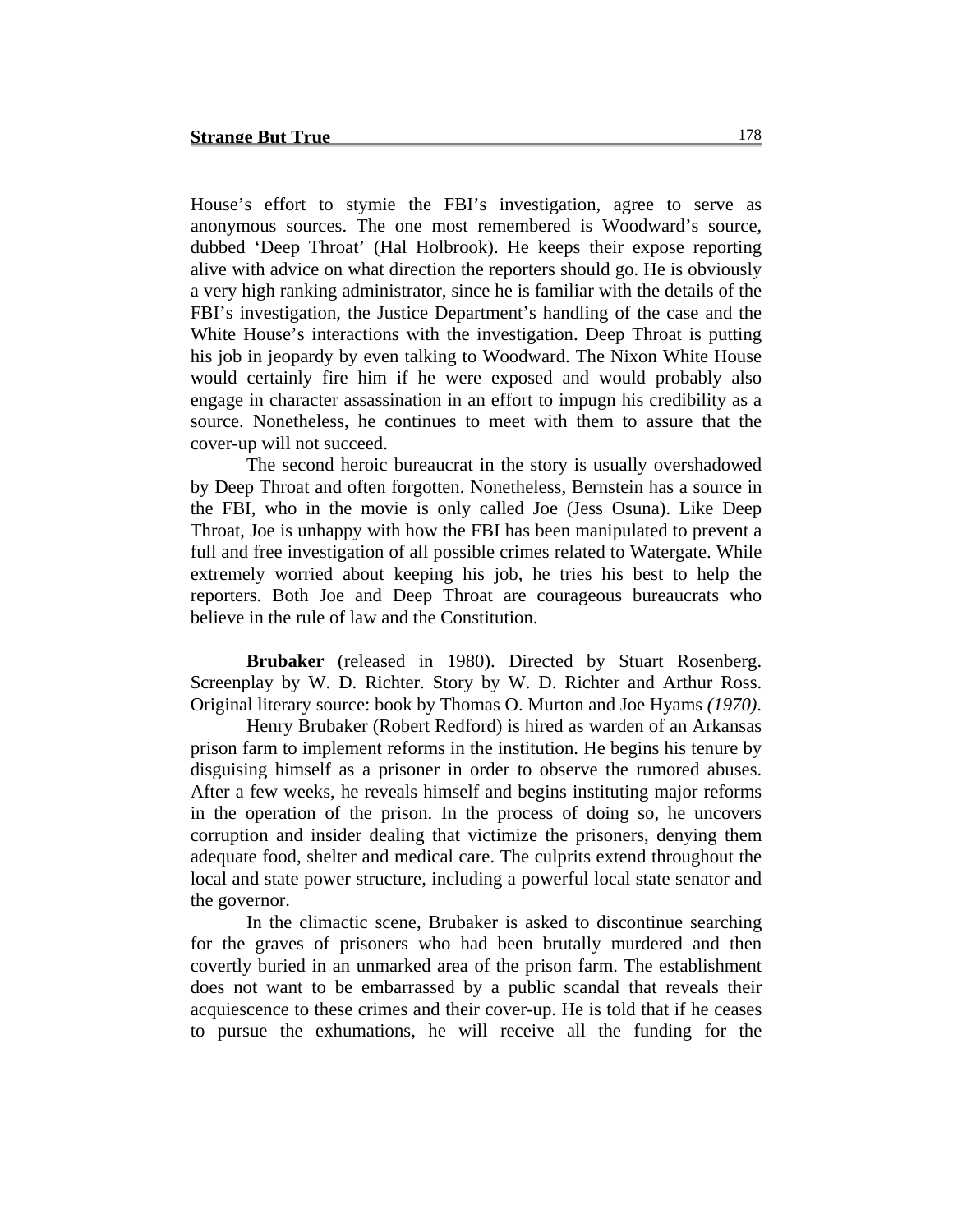improvements he had been begging for and denied: a rebuilt prison, better medical facilities, better farming equipment, a new heating system. In a final showdown with his boss, both articulate their opposing worldviews. In an exchange that has a tone of more-in-sorrow-than-in-anger, he states his moral code as an administrator:

Superior: And you don't see any other options? No middle ground? Brubaker: No, I don't see playing politics with the truth.

Superior: No way to compromise?

Brubaker: Oh, on strategy, maybe. But not on principle.

He refuses to compromise and is fired.

Interestingly, two of the standard movie directories criticize, rather than applaud, Brubaker's administrative morality. According to Pym, although Brubaker is "all gritty integrity and inner resolve," because of the "attribution of every evil to simple human greed, the melodrama remains hamfisted" *(Pym, 1998, p. 118)*. Scheuer condemns Brubaker for "torpedo[ing] his own efforts for the sake of an obscure moral principle" (*Scheuer, 1991, p. 136)*. Thus, this movie highlights an ethical dilemma experienced by many public administrators, namely whether the ends justifies the means.

**Absence of Malice** (released in 1981). Directed by Sidney Pollack. Screenplay by Kurt Luedtke and David Rayfiel (uncredited). Novelization by Kerry Stewart *(1981)*.

In Miami, out-of-control federal prosecutors and law enforcement officials have been trying to build a case against a suspected crime boss. Acting illegally, they wiretapped an innocent citizen who they thought might be helpful in their investigation. In an effort to compel him to cooperate, they also leaked incriminating and false information to an eager, willing and gullible reporter.

James J. Wells (Wilford Brimley), Assistant Attorney General for the Organized Crime Division of the US Department of Justice, descends on Miami to clean up the legal and public relations mess they have created. He brings the key players together to get to the bottom of the imbroglio. After hearing their rationalizations, Wells criticizes their conduct and "delivers an unforgettable lecture to overreaching government employees" *(Ortega-Liston, 2000, p. 7)*. He condemns the head of the organized crime strike force, telling him, "we can't have people go around leaking stuff for their own reasons. It ain't legal. And worse than that, it ain't right." He publicly censures the local US Attorney, saying, "he's a nice guy. He just forgot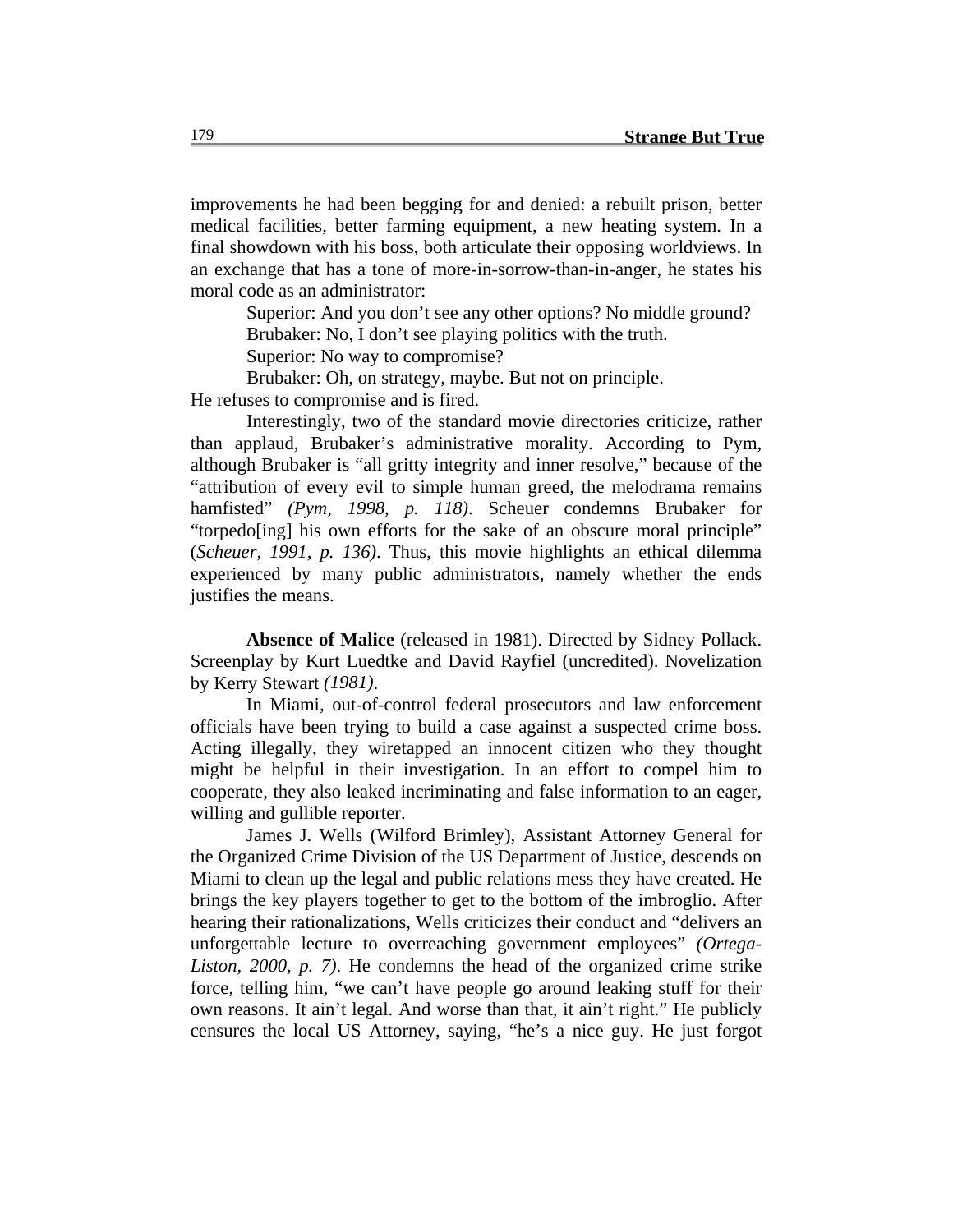about the rules." Regarding the wiretaps that the FBI had installed without court authorization, Wells chastises the strike force prosecutor, telling him that the FBI agent "don't get paid to act on your instructions. He gets paid to abide by and to enforce the law." Wells wraps up his inquiry by firing the federal strike force prosecutor. He wants to do the same to the US Attorney. However, because the US Attorney is a federal office holder who has been nominated by the president and confirmed by the Senate, Wells cannot fire him. Instead, he tells him as forcefully as possible that he should resign immediately.

Wells also knows that he is accountable to the public-at-large for what has happened. Since government managers have violated the public trust, Wells knows he must report to the citizenry about the matter. He prepares a detailed public statement. He is not reluctant to describe this entire incident fully and honestly, even though it will greatly embarrass the Department. Rather, he is so committed to the values of legality and professionalism that he proceeds unhesitatingly, regardless of the consequences. In this final compelling scene, Wells "emerges as a highly ethical public administrator" *(Ortega-Liston, 2000, p. 7)*.

**2010**, a.k.a. **2010: The Year We Make Contact** (released in 1984). Directed and written by Peter Hyams. Original literary source: novel by Arthur C. Clarke *(1982)*.

This is a sequel to **2001** *(Clarke, 1968)*. In that movie, Dr. Heywood Floyd was the Chairman of the National Council on Astronautics. He had approved a dangerous mission even though "he had had qualms; his views as a scientist had conflicted with his duties as a bureaucrat…In the final analysis he had approved the plans for the Jupiter Mission and supervised their execution" *(Clarke, 1982, pp. 16-7)*. The mission ended disastrously, with four crewmembers dead, the fifth disappearing mysteriously and the empty spaceship, Discovery, circling Jupiter in permanent orbit.

At the beginning of **2010**, two colleagues have separate conversations with Floyd (Roy Scheider) on how the fallout from the mission had wrecked his bureaucratic career. His successor reassures him, "I'm not the one who forced you out. I didn't blame the whole thing on you." Nevertheless, his Russian counterpart summarizes the logic and inevitable choreography that follows such fiascoes; "You were responsible for the Discovery Mission. It was a failure. Someone to be blamed. So, it was you."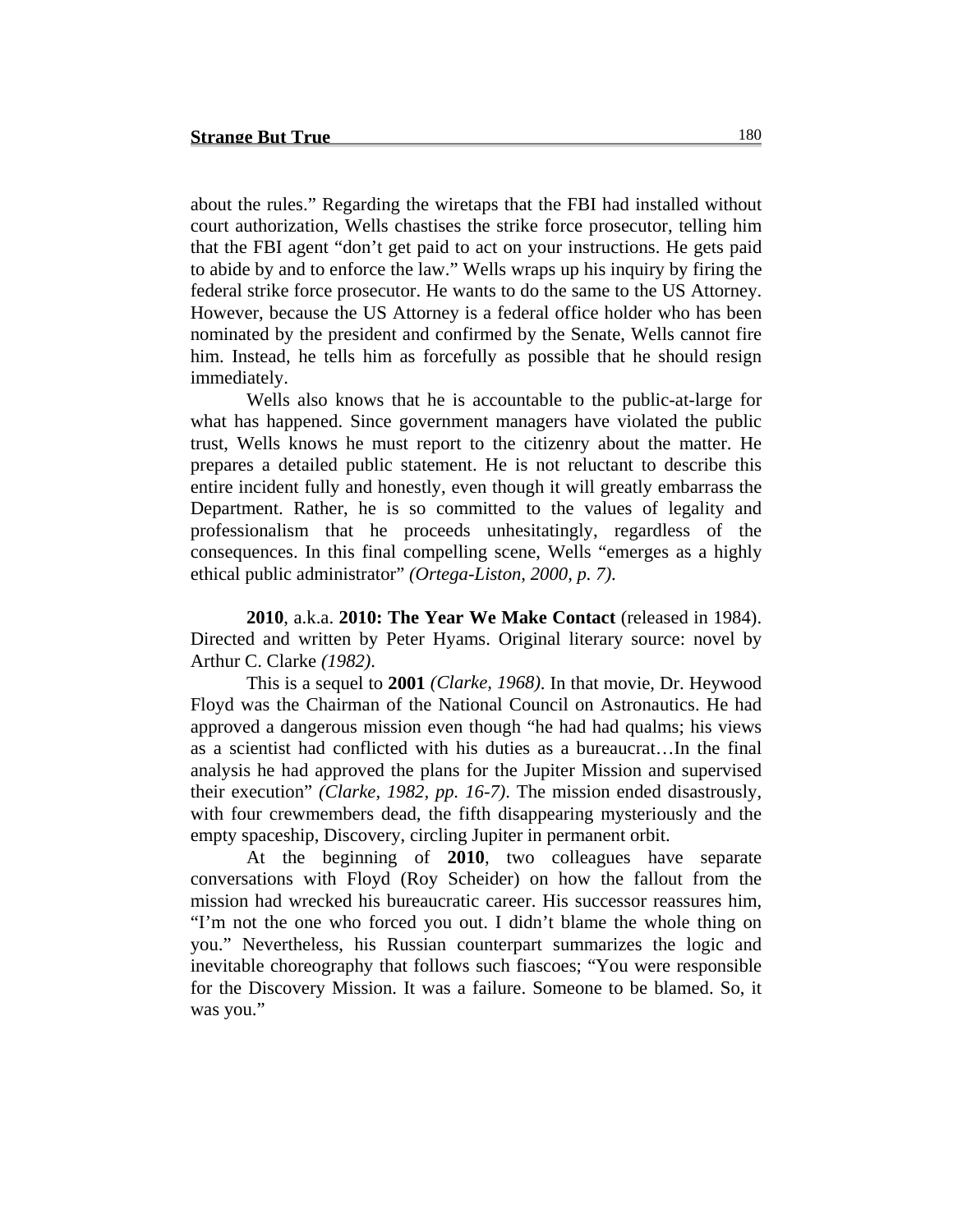Yet, Floyd does not consider himself a scapegoat. He fully accepts responsibility for what happened. When a follow-up mission to investigate what happened is being planned, he says plainly, "We lost some good men up there. And I sent them. I have to go" (emphasis in dialogue). Later, his wife tries to dissuade him:

This won't bring back those men. You've been punishing yourself for years for something you thought you did wrong or didn't do right. And now you're looking for absolution. You know, you could get yourself killed.

In a way that a movie cannot, his thoughts and feelings are spelled out in the novel. "Curiosity, guilt, the determination to finish a job that had been badly botched – they all combined to drive him toward Jupiter and whatever might be waiting there" *(Clarke, 1982, p. 30)*.

Floyd demonstrates his bureaucratic heroism by going on a mission similar to the first one. He is willing to risk his life, given that he had asked others to do the same. He demonstrates his leadership and courage through his behavior. He will not rest until the cause of the 2001 fiasco is determined. He is willing to pursue this goal irrespective of the personal danger involved and the absence of any legal obligation to do so.

**Brazil** (released in 1985). Directed by Terry Gilliam. Screenplay by Terry Gilliam, Charles McKeown and Tom Stoppard *(Mathews, 1998, pp. 183-338)*.

This movie depicts the classic negative image in popular culture of bureaucracy *(Zinke, 2000)*. In a hellish retro-futuristic world, the allpowerful state bureaucracy makes a mistake, something that supposedly never happens and which disrupts the smooth flow of paperwork. A promising mid-level bureaucrat, Sam Lowry (Jonathan Pryce), tries to rectify the mistake and while doing so falls in love with an anti-state activist. He risks his job as he maneuvers within the bureaucracy to help the family of the mistaken victim as well as his romantic interest. Eventually, he is caught and accused of such crimes as "bringing into disrepute the good name of the government…and wasting Ministry time and paper" *(Mathews, 1998, p. 324)*.

Like **1984**, this film simultaneously condemns bureaucracy while glorifying a bureaucratic hero.

**The Hunt for Red October** (released in 1990). Directed by John McTiernan. Screenplay by Larry Ferguson and Donald Stewart. Original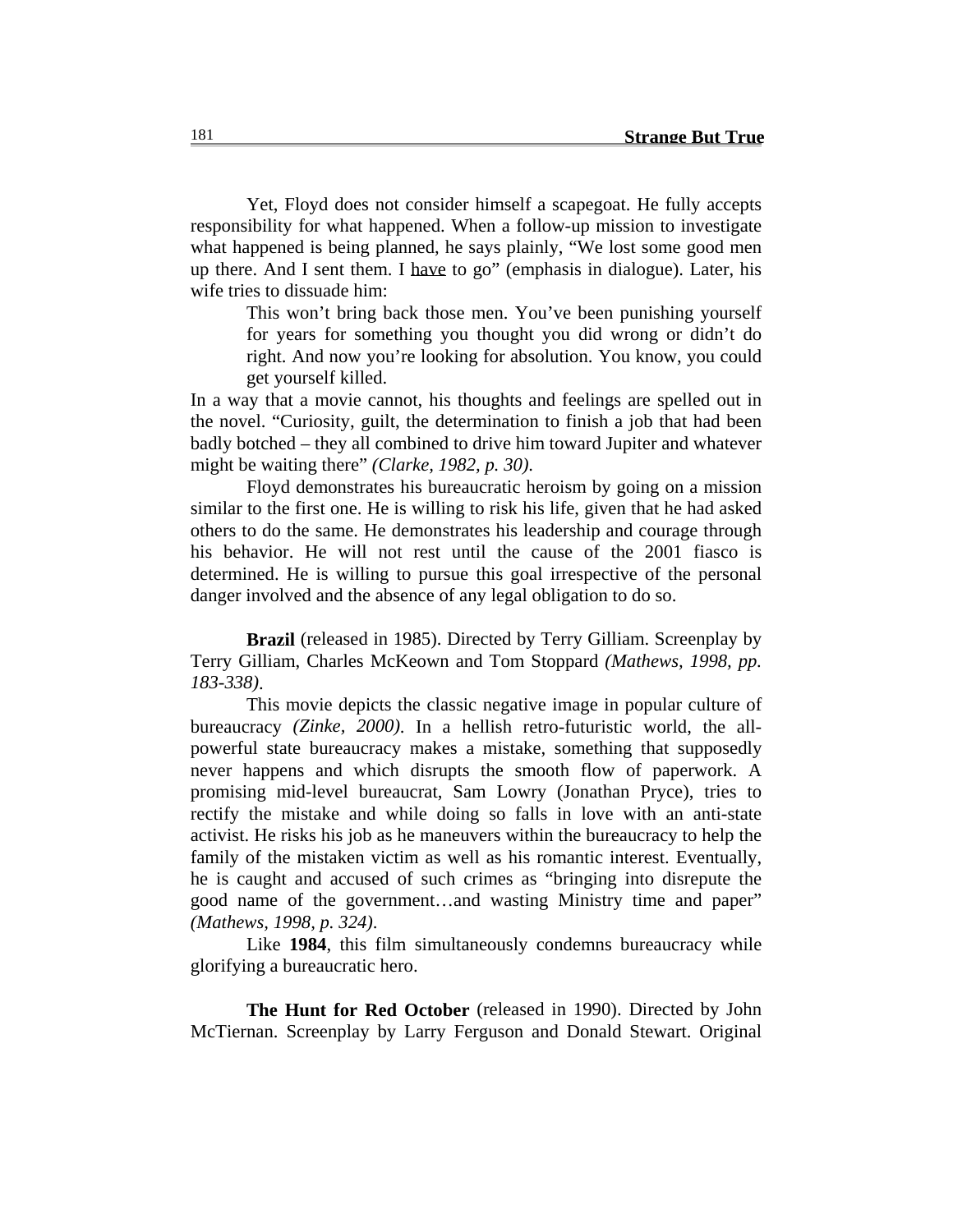literary source: novel by Tom Clancy *(1984)*. **Patriot Games** (released in 1992). Directed by Phillip Noyce. Screenplay by W. Peter Iliff and Donald Stewart. Original literary source: novel by Tom Clancy *(1987)*. **Clear and Present Danger** (released in 1994). Directed by Phillip Noyce. Screenplay by John Milius, Donald Stewart and Steven Zaillian. Original literary source: novel by Tom Clancy *(1989)*.

Admiral James Greer (James Earl Jones) is the Director of the CIA. He understands the vicious games that Washington's politicos play. Over the years of his own career, he has seen people advance themselves and their policy goals though underhanded and subtle tactics that set others up for the fall in case of failure. He uses his experience and bureaucratic rank to advise and protect his protégé, Jack Ryan (played by Alec Baldwin in the 1990 release and by Harrison Ford in the 1992 and 1994 releases). Greer's mentoring permits Ryan to accomplish his various missions and prevents others from derailing him.

When the viewer is first introduced to the two characters in **The Hunt for Red October**, Greer maneuvers to have Ryan be the CIA briefer at a meeting in the White House situation room. Before the briefing, he gives Ryan advice, based on his own experience with the President's National Security Advisor. "He's liable to ask some direct questions. Give him direct answers. Tell him what you think." During the briefing, Ryan gets into an argument with an Army general, apparently the Army's Chief of Staff. Greer, who is seated at the large conference room's table to Ryan's left, unobtrusively puts his right hand over Ryan's left, giving him a silent signal that it would be advisable to back off. In just this first exposure to Greer, the viewer is already left with a favorable impression of a senior bureaucrat who is unselfishly helping the movie's hero.

In **Patriot Games**, Ryan hesitates to give the signal to start a counter-terrorist raid on a terrorist training camp in the Libyan Desert. He tells Greer that he is not "absolutely certain" that the Irish terrorist the CIA is seeking is indeed the same person who was seen at the camp on a fuzzy satellite photo. Greer responds in both a mentoring and protective way. First, he schools him in governmental decision-making and risk-taking. He says to Ryan, "Tell me one thing in life that is absolutely for certain…What I need to hear from you is your best guess. And I think I've heard it. Haven't I?"

Paralleling Simon's prescription for administrative decision-making *(Simon, 1997)*, for Greer perfect information is not a reasonable goal. Instead, satsificing is the necessary standard for making decisions,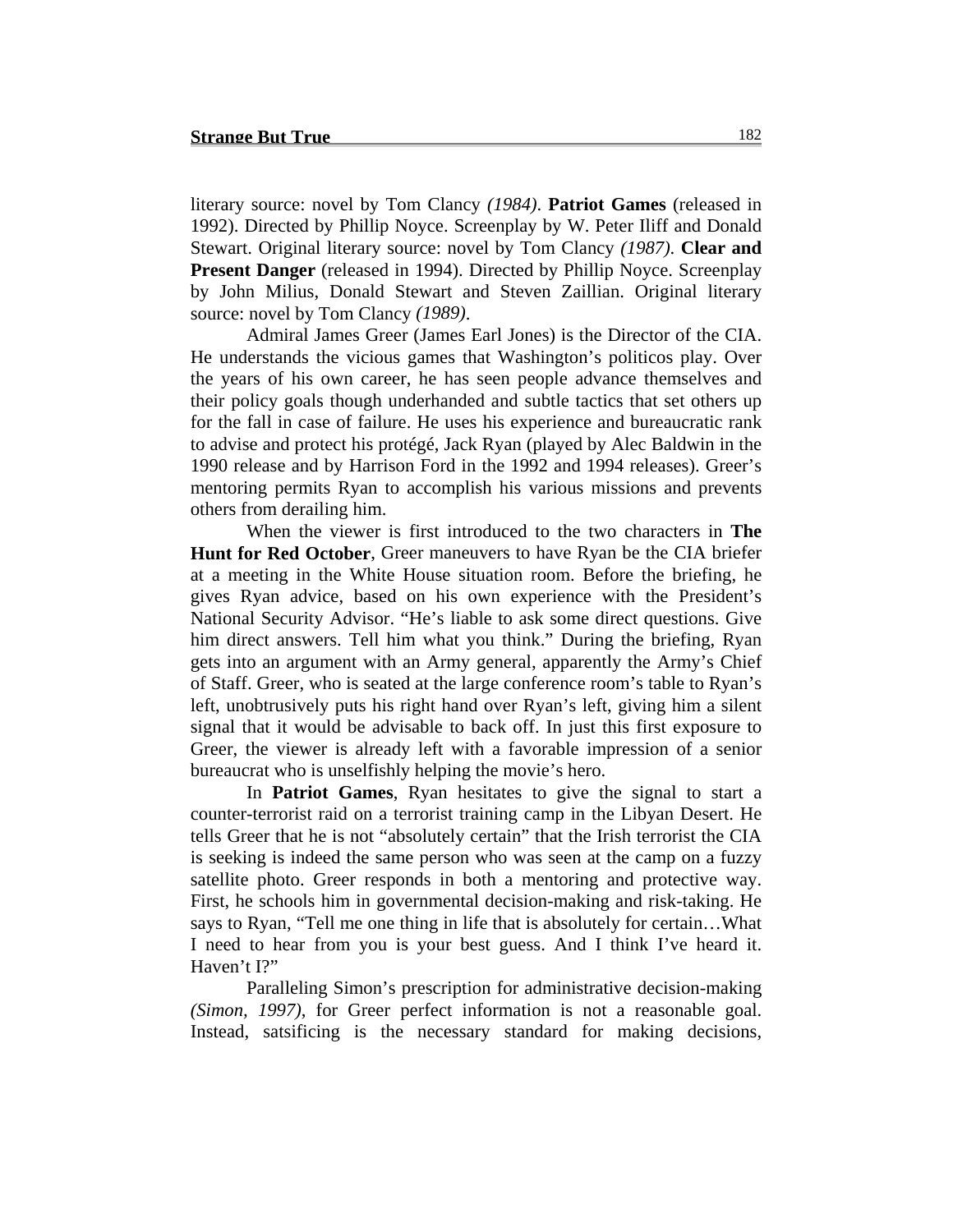including important and serious ones. Second, the subtext of Greer's comment is that as CIA Director, he will stand behind a decision that Ryan cannot guarantee is absolutely correct. If Ryan is wrong, then Greer will protect him because the decision that was taken was based on the best possible information given the circumstances. This stance is the opposite of the image of a bureaucrat who maneuvers to disclaim responsibility for failures. Greer is not a CYA ('cover your ass') boss. Instead, he is courageous by being willing to take the blame if a risky decision does not turn out well.

In **Clear and Present Danger**, the third movie of the series, Greer, knowing he is dying of pancreatic cancer, hurries to finish Ryan's apprenticeship and tries his best to continue helping him with advice and mentoring to the very last. While working in the CIA headquarters, he summons Ryan and gives him an assignment that will entail working with the White House. He cautions Ryan to "be discreet." Soon after, now hospitalized, he gives Ryan more advice: "Want to know about politics in Washington? Four words: 'watch your back, Jack.'" A few weeks later, his health steadily deteriorating, he chides Ryan from his hospital bed after the President had given Ryan a questionable assignment:

Greer (laughing): I leave you alone for two weeks and you walk straight into a big bear trap.

Ryan: I don't know what I was thinking.

Greer: You were thinking about impressing the President of the United States and you shouldn't do that.

For Greer, professionalism and ethics are more important than pleasing a president. He also gives Ryan a 'heads up' about one of the senior executives in the CIA: "Watch him like a hawk."

Then, in a final deathbed scene, Greer sums up the values that guided his public service career. He talks about the meaning of loyalty in public administration:

You took an oath, if you recall, when you first came to work for me. And I don't mean to the National Security Advisor of the United States. I mean to his boss and I don't mean the President. You gave your word to his boss. You gave your word to the people of the United States. Your word is who you are.

His message is clear. A heroic bureaucrat does not always blindly follow orders. Sometimes he or she must be loyal to higher values even if that means saying no to the President.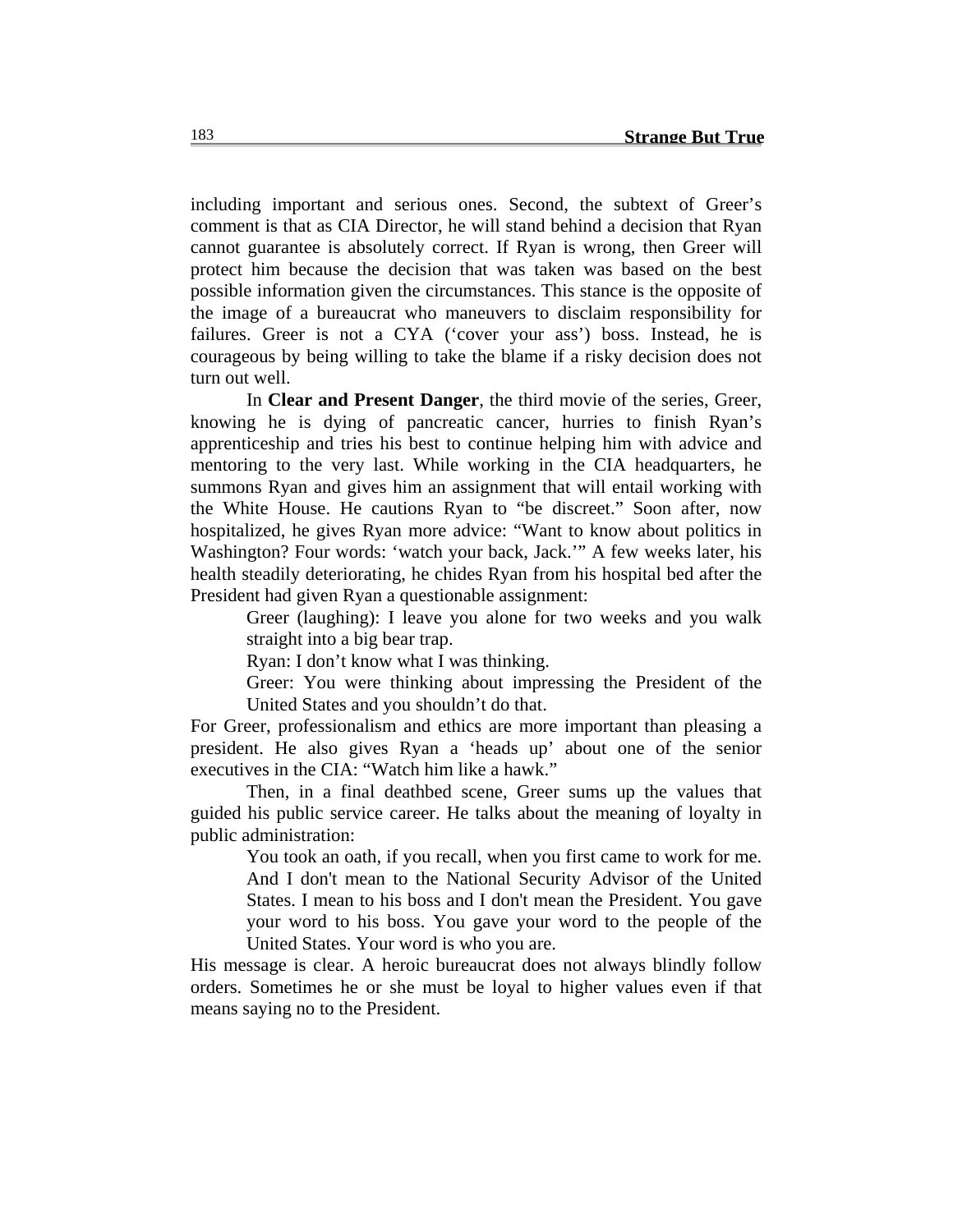**The Postman** (released in 1997). Directed by Kevin Costner. Screenplay by Eric Roth and Brian Helgeland. Original literary source: novel by David Brin *(1985)*.

In a post-apocalyptic world, Kevin Costner tries to survive amid anarchy. He seeks to obtain scarce food and shelter by pretending to be a letter carrier. As the plot unfolds, he realizes the centrality of mail service to organized society. Costner's character (who is unnamed in the screenplay) gradually shifts from hustler and con man into a real postmaster. He works to reestablish, organize and direct the US Postal Service throughout the devastated region. When addressing the youth who volunteered to work with him to deliver the mail, he tells them that because of their public service "you beat back despair and replaced it with hope."

The film provides a tangible example of how the organized delivery of public services is the essence of modern society. Public administration brings order out of chaos. It is civilization. In fact, the movie's plot unknowingly reflects actual events. During the Civil War, whenever Grant's army occupied a new part of the Confederacy, mail delivery was in the very first set of public services that he insisted be restored as soon as possible *(Simpson, 2000, p. 144)*.

#### **Bureaucratic Heroes: Foreign Language Movies**

**Ikiru** (a.k.a. **Doomed** or **Living** or **To Live**) (released in 1952). Directed by Akira Kurosawa. Screenplay by Akira Kurosawa *(1992, pp. 3- 47)*, Hideo Oguni and Shinobu Hashimoto.

A Japanese bureaucrat (Takashi Shimura) has worked nearly 30 years in an office where "he sits behind a desk piled high with paper…busy putting his seal to various documents" *(Kurosawa, 1992, p. 9)*. After learning that he has a fatal illness, he decides that a petition from a poor neighborhood for a park should be acted on, rather than simply stamped and forwarded to another department in a normal endless bureaucratic runaround. "Against official indifference, active discouragement, even intimidation, he forces the park into being" *(Richie, 1992, p. 4)*. When the park is completed, he feels, finally, that for once he has used the bureaucracy to accomplish something concrete that serves the citizens. He dies shortly thereafter. This is "a moral existentialist drama about the loneliness of the long-distance bureaucrat who finds redemption by helping victims of bureaucratic indifference" *(Bernstein, 2000)*.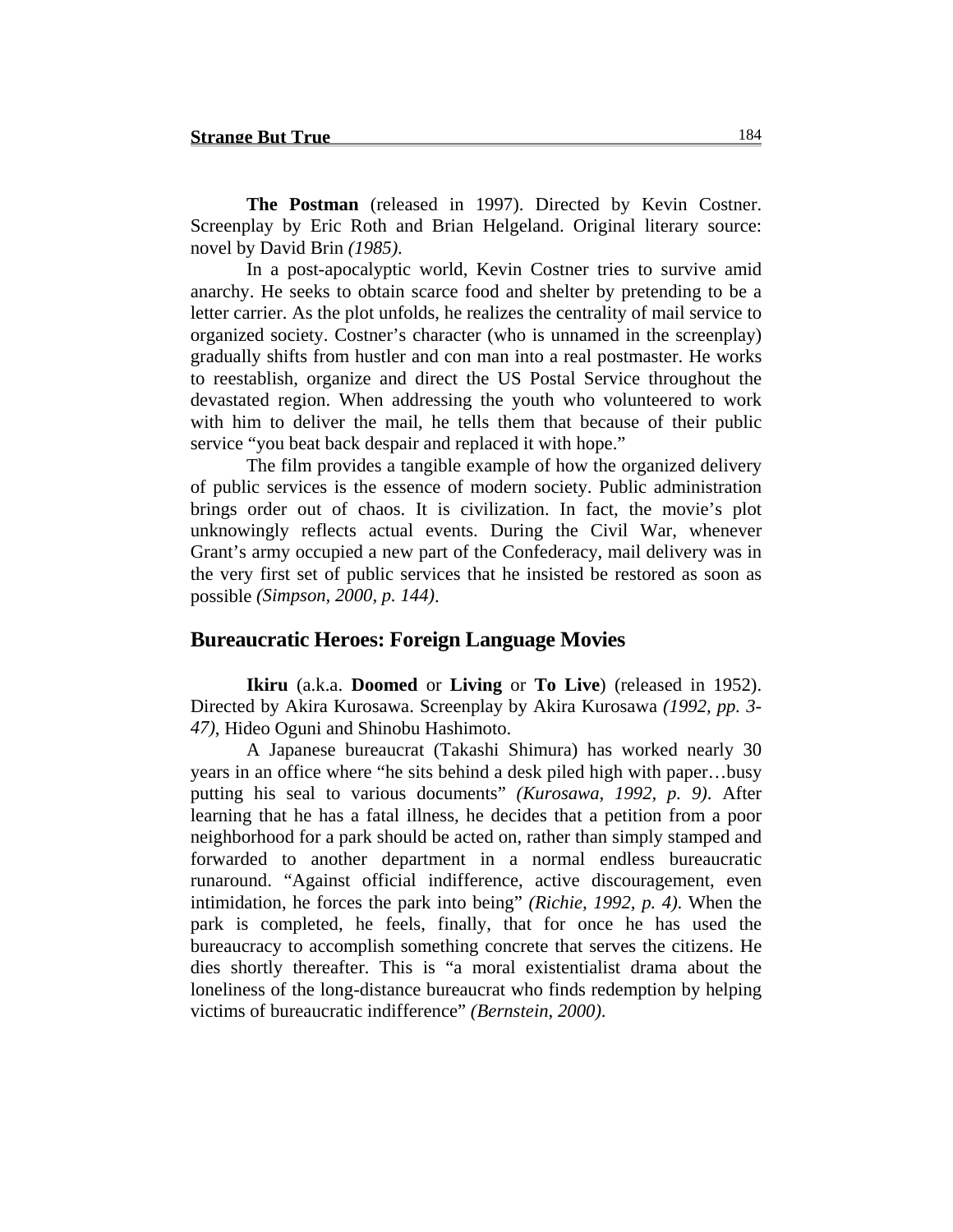**Sansho the Bailiff** (a.k.a. **The Bailiff**) (released in 1954). Directed by Kenji Mizoguchi. Screenplay by Yahiro Fuji and Yoshikata Yoda (1979). Original literary source: short story 'Sansh¯o the Steward' by ¯Ogai Mori *(1977, pp. 125-48)*, derived from an early Buddhist tale and medieval Japanese puppet play.

In medieval Japan, an honest and popular district Governor is removed from office because he opposes a policy of the central government that it would unduly burden the citizens in his administrative region. His son (Yoshaiki Hanayagi) survives the disgrace of having a deposed father, the cruelty of society and the anarchy of the times. He eventually becomes a district governor as well. When faced with the choice of maintaining his high administrative position or doing what is right and losing office, he – like his father -- chooses the latter. He promulgates an order that emancipates the slave laborers in his district and then is promptly removed from office. However, by the time he is deposed the slaves have already been manumitted and the status quo ante cannot be restored.

## **Summary and Conclusions**

Of about 24,000 movies in general circulation *(Connors and Craddock, 2000)*, this list consists of 20 films that have a bureaucratic hero. This is an infinitesimal number, so miniscule that a statistician would probably consider it as equal to zero in relation to the size of its universe. With such a minute number of films in such a large corpus, their existence could be explained away as an insignificant random variation.

Nonetheless, this short list of films seems to bear unusual distinction. It includes some of the best known and respected actors and directors. In terms of top '100 lists,' five of the movies identified in the article are highly regarded. Sansho was listed on the 'Centenary Top One Hundred' movies, based on a poll of directors, actors, programmers and critics (Pym, 1998, p. xv). Mockingbird was ranked  $34<sup>th</sup>$  and Jaws  $48<sup>th</sup>$  of America's 100 greatest movies, compiled by a panel of leaders from across the film community for the American Film Institute *(1998)*. Using the same polling method three years later, the Institute's list of top 100 thrillers included Jaws (#2), Bullitt (#36) and All the President's Men (#57) *(American Film Institute, 2001)*. Of these 20 films, eleven were nominated for Oscars and five were Oscar winners *(Academy, 2001)*. (See also Endnote.) In other long-standing and established award competitions, these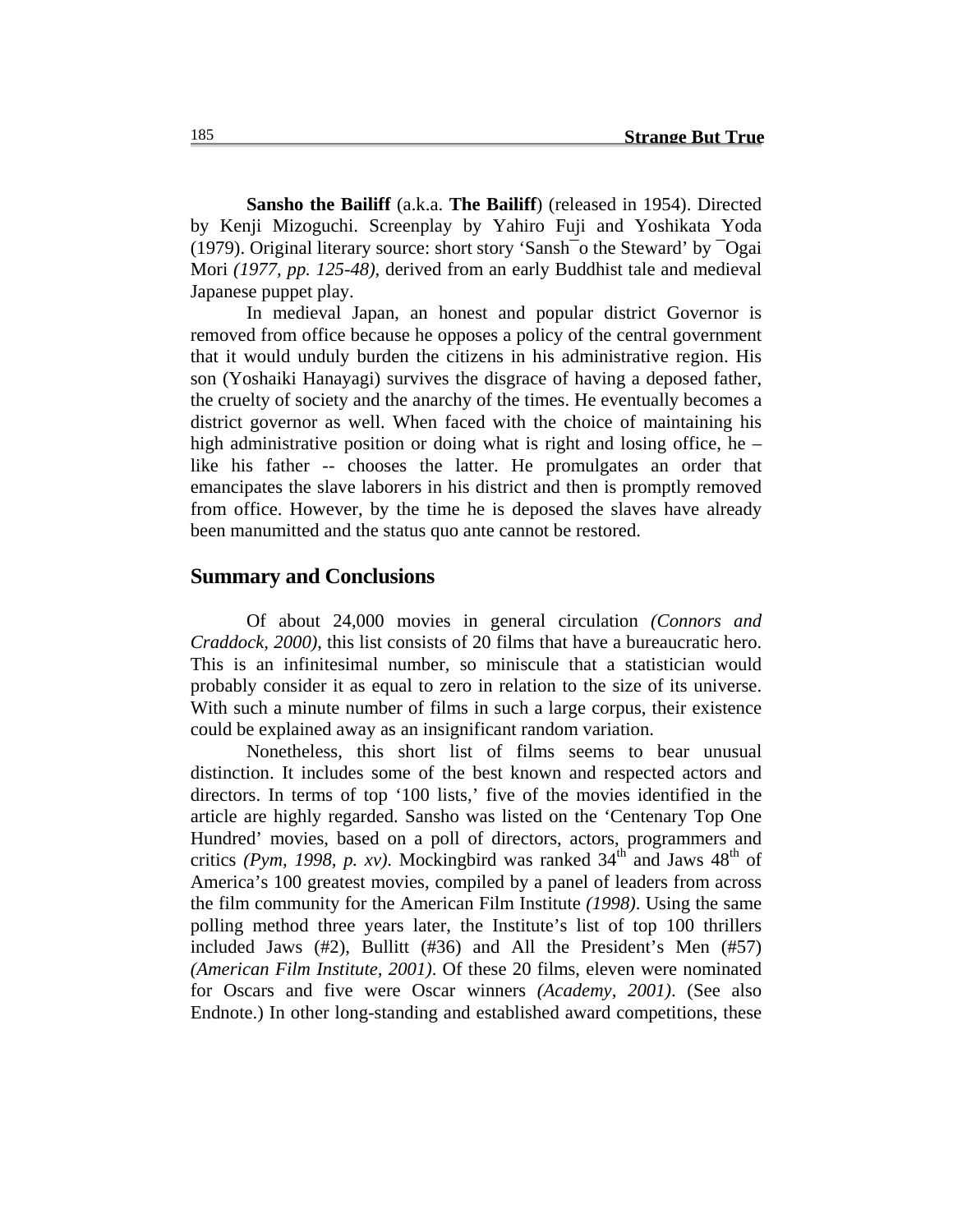20 films garnered four awards from the British Academy of Film and Television Arts and 36 other nominations. For the Golden Globe awards, they won eight and received 11 other nominations. From the perspective of the box office, in 2001 Jaws was the  $7<sup>th</sup>$  highest grossing movie of all time, as adjusted for inflation *(Mr. Showbiz, 2001)*. Therefore, despite its brevity, the list itself is above average in quality.

This list of films with hero bureaucrats uncovers several themes or common traits. First, all are men. This undoubtedly reflects both the culture of Hollywood, which until recently had few roles of substance for women, and the culture of public bureaucracy, which also has been bereft of many female role models.

Second, the number of bureaucrat heroes who wear uniforms is striking. Of the 18 movies in English, eleven have bureaucrat heroes who are either in criminal justice or military careers. This may reflect our willingness as a culture to ascribe greater decision-making authority to anyone wearing a uniform.

Third, although these bureaucrats are heroes, their bureaucracies rarely are. Hollywood films tend to be about "an individual character who wants something desirable, who is initially kept by outside forces from getting what he/she wants, but who, through luck and determination, achieves the goal in the end" *(Sikov, 1994)*. In large part, the distinction between administrator hero films and other cinematic works is merely that the hero lives inside the bureaucracy against which he is fighting. The coauthors have been unable, so far, to identify a movie depicting an entire agency of bureaucrats acting heroically; i.e. engaging in a behavior outside the bounds of expected routines and accepted practices.

We expect that not only cineastes will be interested in this modest film collection. Movies are often used in public administration education *(Zinke, 2000; Jurkiewicz and Giacalone, 2000; Champoux, 1999; Drucker, 1999; Chandler and Adams, 1997)*. While it is relatively easy to find stereotypical and negative examples of public management, this article identifies for the pedagogue a counterpart list of positive depictions of civil servants who are truly heroic. Educators considering using any of the movies for classroom purposes are encouraged to consult with the many popular movie guides to learn more about each movie and to decide for themselves whether or not to use a particular movie as an instructional tool.

These, then, are the Hollywood crumbs with which public administrationists can proudly identify themselves. Given the antigovernment culture of the American revolution, US popular culture and the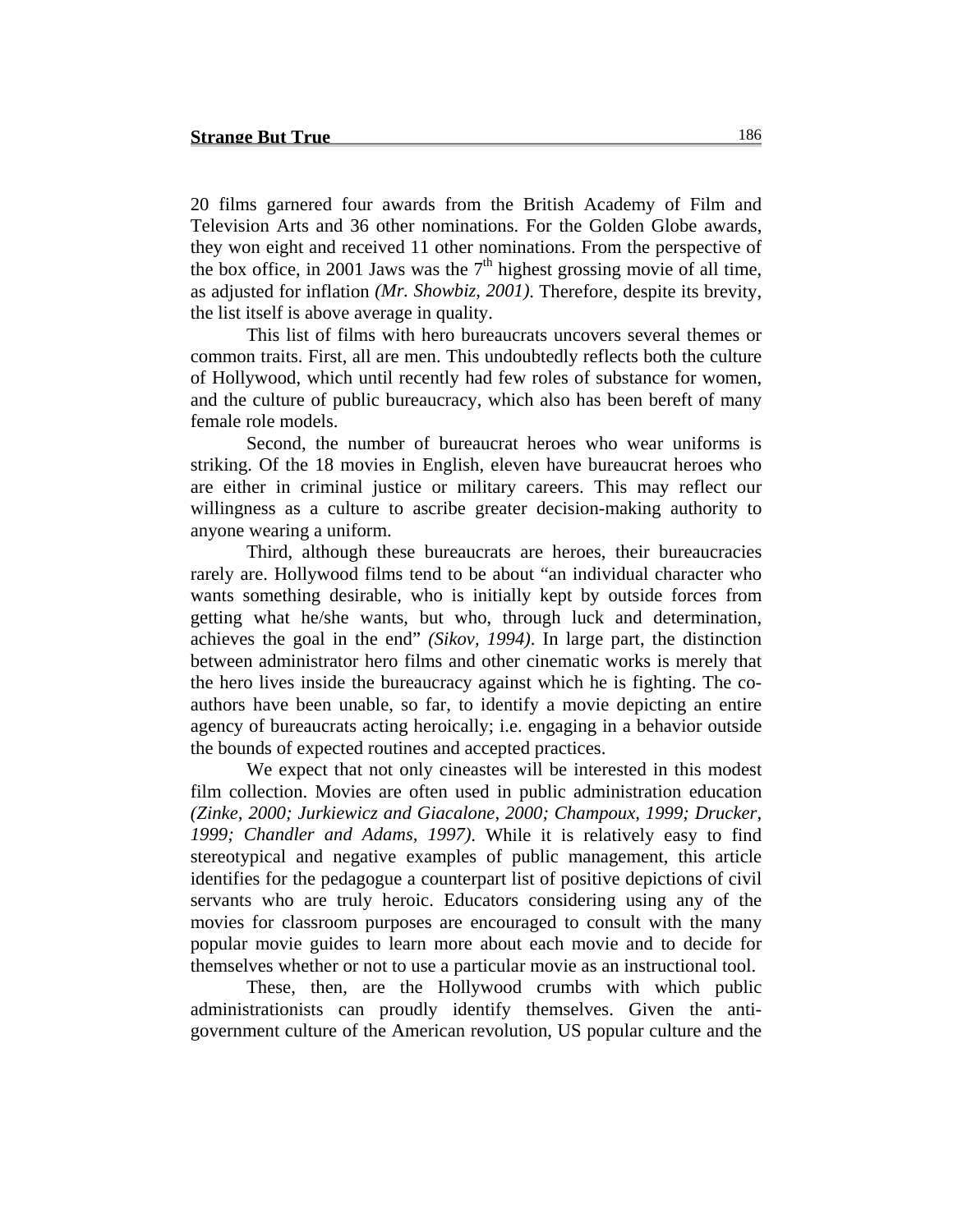common themes of the emerging global culture, it is heartening to find high-quality films on this list, although the list is brief. It is also regrettable but realistic to assume that few additions will be made to this meager list in the future.

## **Interactive Invitation to Readers**

Notwithstanding the best efforts of the co-authors, presumably this movie list has inadvertently omitted some other films that qualify as featuring a bureaucratic hero. Readers are invited to submit nominations to the coauthors for additions to this list:

Mordecai Lee: mordecai@uwm.edu Susan C Paddock: spaddock@dcs.wisc.edu

Please adhere to the criteria used in the article: (a) a film about an administrator rather than a direct-service employee; (b) a film about management rather than leadership; (c) a film with the administrator in a central or crucial role; and (d) a film where the heroic act is administrative. In addition, the movie must be in relatively broad release, i.e. is listed in widely used popular guides to movies on video.

# **Endnote**

Nominations for Oscars of the movies listed in the article:

1963: **To Kill a Mockingbird**: best picture, actor (won), supporting actress, director, art direction -- black and white (won), screenplay based on material from another source (won), cinematography - black and white and musical score substantially original

1967: **The Russians Are Coming, the Russians Are Coming**: best picture, actor, film editing and screenplay based on material from another source

1969: **Bullitt**: film editing (won) and sound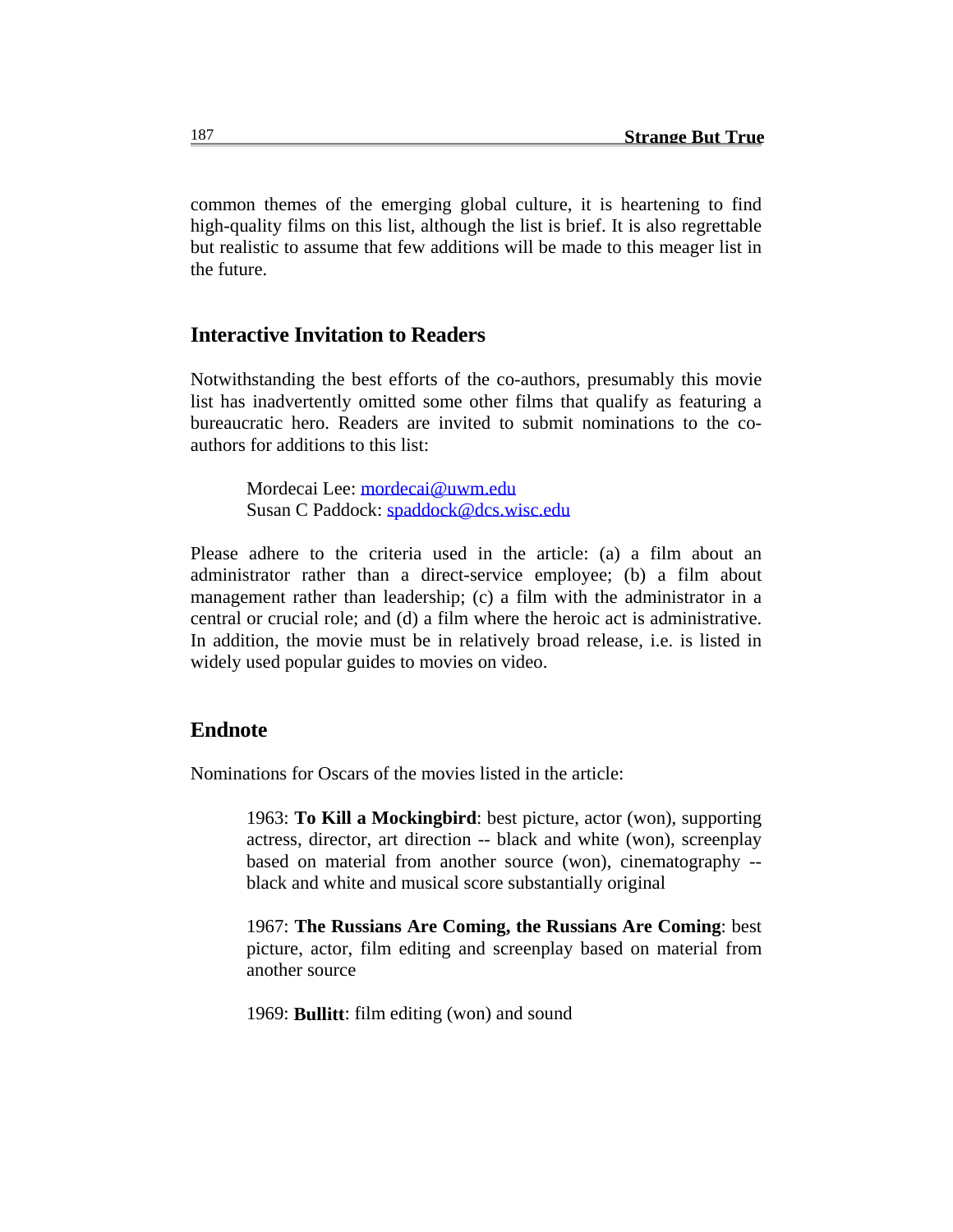1976: **Jaws**: best picture, film editing (won), music – original score (won) and sound (won)

1977: **All the President's Men**: best picture, supporting actor (won), supporting actress, directing, art direction (won), film editing, set decoration (won), sound (won) and screenplay based on material from another source (won)

1981: **Brubaker**: best screenplay written directly for the screen.

1982: **Absence of Malice**: leading actor, supporting actress and original screenplay

1985: **2010**: art direction, costume design, makeup, set decoration, sound and visual effects

1986: **Brazil**: screenplay, art decoration and set decoration

1991: **The Hunt for the Red October**: film editing, sound and sound effects editing (won)

1995: **Clear and Present Danger**: sound and sound effects editing

## **References**

Academy of Motion Picture Arts and Sciences (2000). *Academy Awards® Database*. Retrieved, March 23, 2001: http://www.oscars.org/awards\_db/index.html.

American Film Institute (1998, June 16). *America's 100 Greatest Movies*. Retrieved, March 24, 2001: http://AFI.100movies.com/100films.asp.

American Film Institute (2001, June 12). *America's Most Heart Pounding Movies*. Retrieved June 14, 2001: http://www.afionline.org/100thrills/.

American Society for Public Administration (ASPA) (2000). "Seeing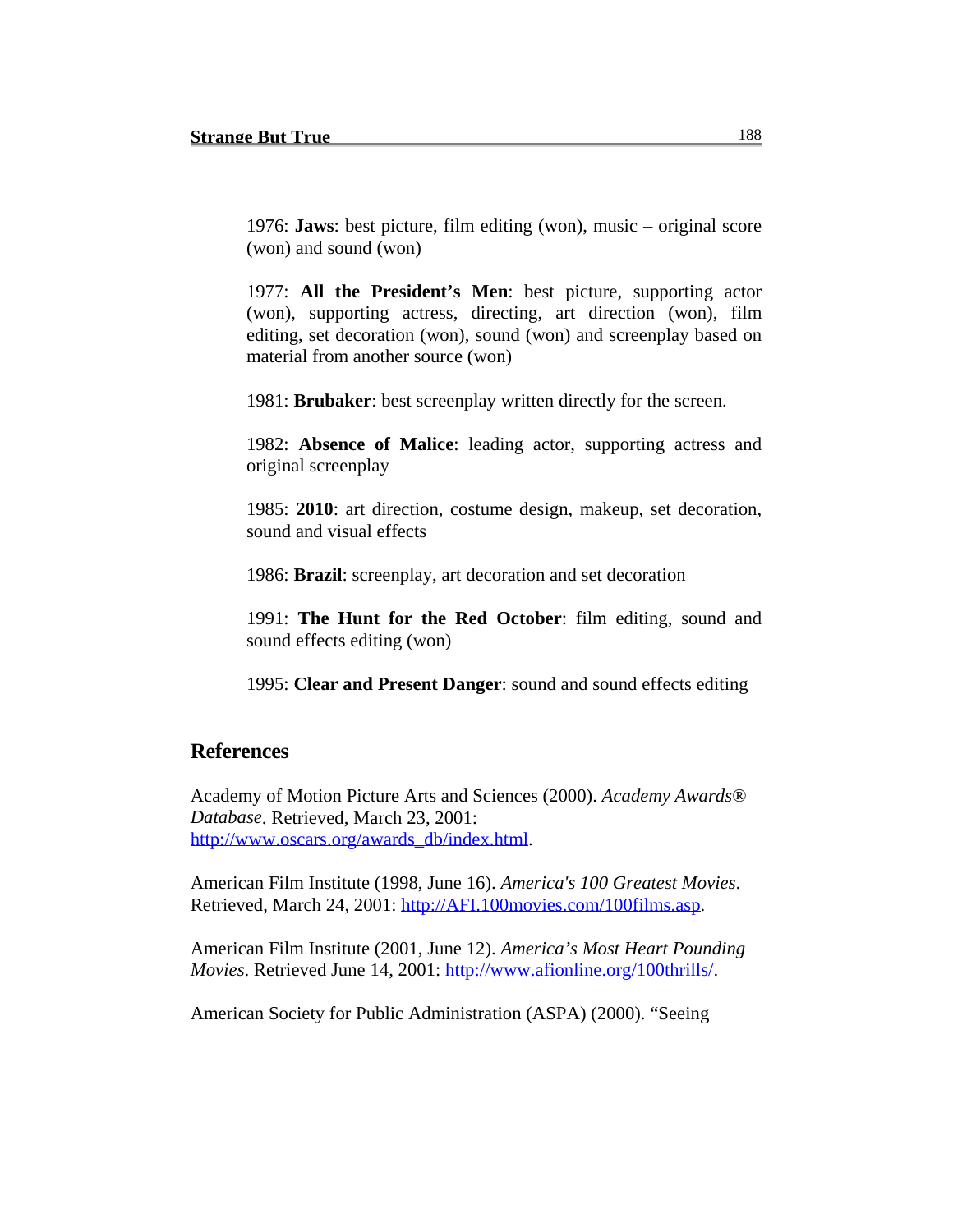Through the Glass Darkly? Public Administration Through the Cinematic Lens [concurrent panel session at conference]. ASPA's 61<sup>st</sup> National Conference, San Diego, CA, April 1-4, 2000; Visions 2000 [Conference Program].

Armstrong, Richard B. and Mary Willems Armstrong (1990). The Movie List Book: A Reference Guide to Film Themes, Settings, and Series. Jefferson, NC: McFarland.

Benchley, Nathaniel (1961). The Off-Islanders. New York: McGraw-Hill.

Benchley, Peter (1974). Jaws. Garden City: Doubleday.

Bernstein, Carl and Bob Woodward (1974). All the President's Men. New York: Simon and Schuster.

Bernstein, Richard (2000, April 12). Obsessive, Compulsive and Oh, Yes, Unemployed [Review of the book Mr. Phillips by John Lanchester]. New York Times, p. E8.

Brin, David (1985). The Postman. New York: Bantam Books.

Champoux, Joseph E. (1999). Film as a Teaching Resource. Journal of Management Inquiry 8:2 (June): 206-17.

Chandler, Ralph Clark and Barbara A. K. Adams (1997). Let's Go to the Movies! Using Film to Illustrate Basic Concepts in Public Administration. Public Voices 3 (2): 9-26.

Clancy, Tom (1984). The Hunt for Red October. Annapolis, MD: Naval Institute Press.

Clancy, Tom (1987). Patriot Games. New York: Putnam.

Clancy, Tom (1989). Clear and Present Danger. New York: Putnam.

Clarke, Arthur C. (1968). 2001: A Space Odyssey. Based on the screenplay by Arthur C. Clarke and Stanley Kubrick. London, UK: Hutchinson.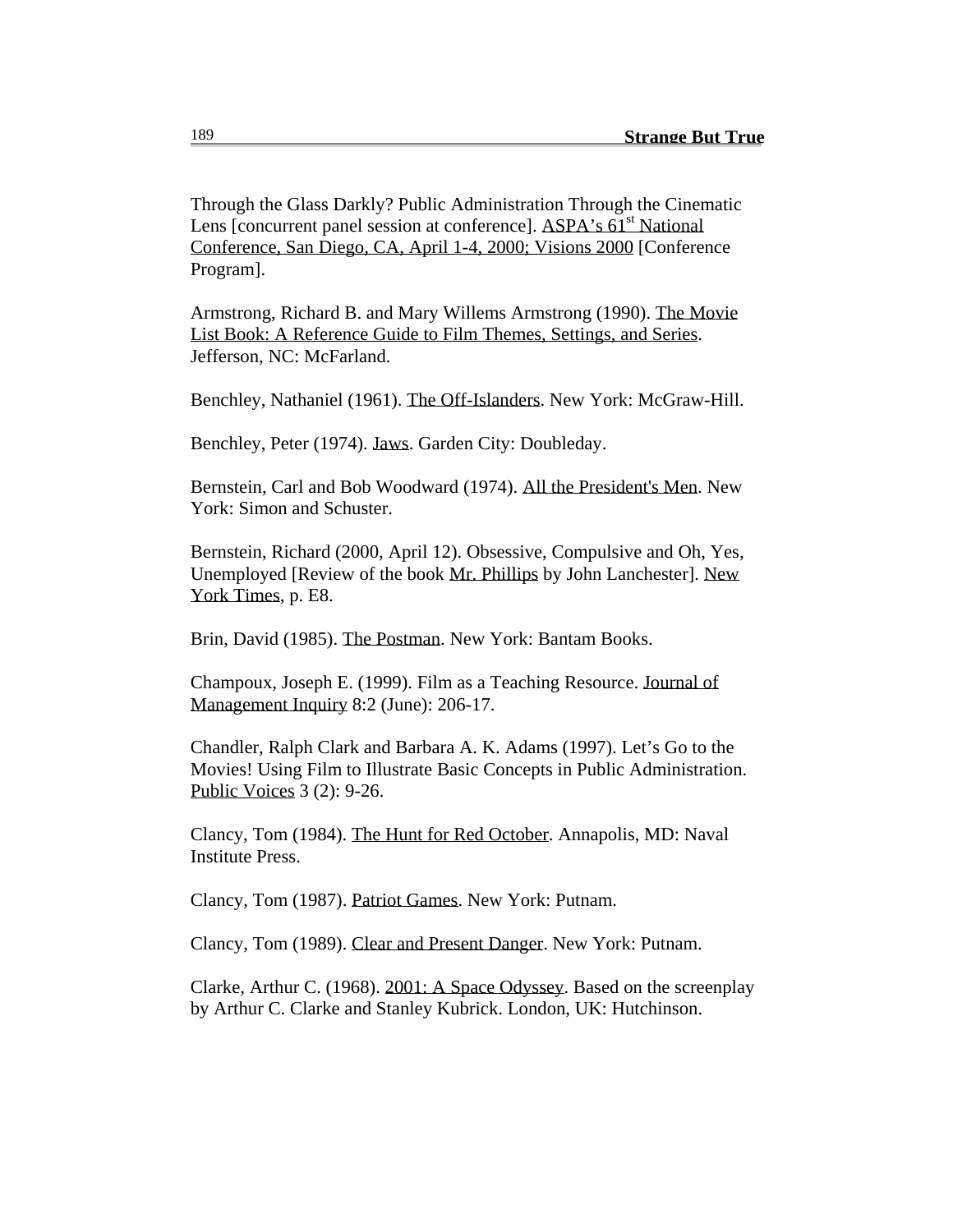Clarke, Arthur C. (1982). 2010: Odyssey Two. New York: Ballentine.

Connors, Martin and Jim Craddock (eds.) (2000). VideoHound's Golden Movie Retriever. Detroit, MI: Visible Ink.

Drucker, Mark L. (1999). Studying Immigration Administration through Hollywood Filmmakers' Eyes. In Stuart S. Nagel (ed.), Teaching Public Administration and Public Policy. Urbana-Champaign, IL: Dirksen-Stevenson Policy Institute, University of Illinois, pp. 141-56.

Dubnick, Melvin (2000). Movies and Morals: Energizing Ethical Thinking Among Professionals. Journal of Public Affairs Education 6:3 (July): 147- 59.

Foote, Horton (1963). The Screenplay of To Kill a Mockingbird. New York: Harcourt, Brace & World.

Friedsam, H. J. (1954). Bureaucrats as Heroes. Social Forces 32:3 (March): 269-74.

Fuji, Yahiro and Yoshikata Yoda (1979). Sansho the Bailiff (in French). L'Avant Scene du Cinema 227 (May): 7-18, 51-65.

Gianos, Phillip L. (1998). Politics and Politicians in American Film. Westport, CT: Praeger.

Goldman, William (1997). Five Screenplays: With Essays. New York: Applause Books.

Goldman, William (2000). Which Lie Did I Tell? More Adventures in the Screen Trade. New York: Pantheon.

Goodsell, Charles T. (2000). Bureaucratic Bashing. In Jay M. Shafritz (ed.), Defining Public Administration. Boulder, CO: Westview, pp. 128-31.

Goodsell, Charles T. and Nancy Murray (eds.) (1995). Public Administration Illuminated and Inspired by the Arts. Westport, CT: Praeger.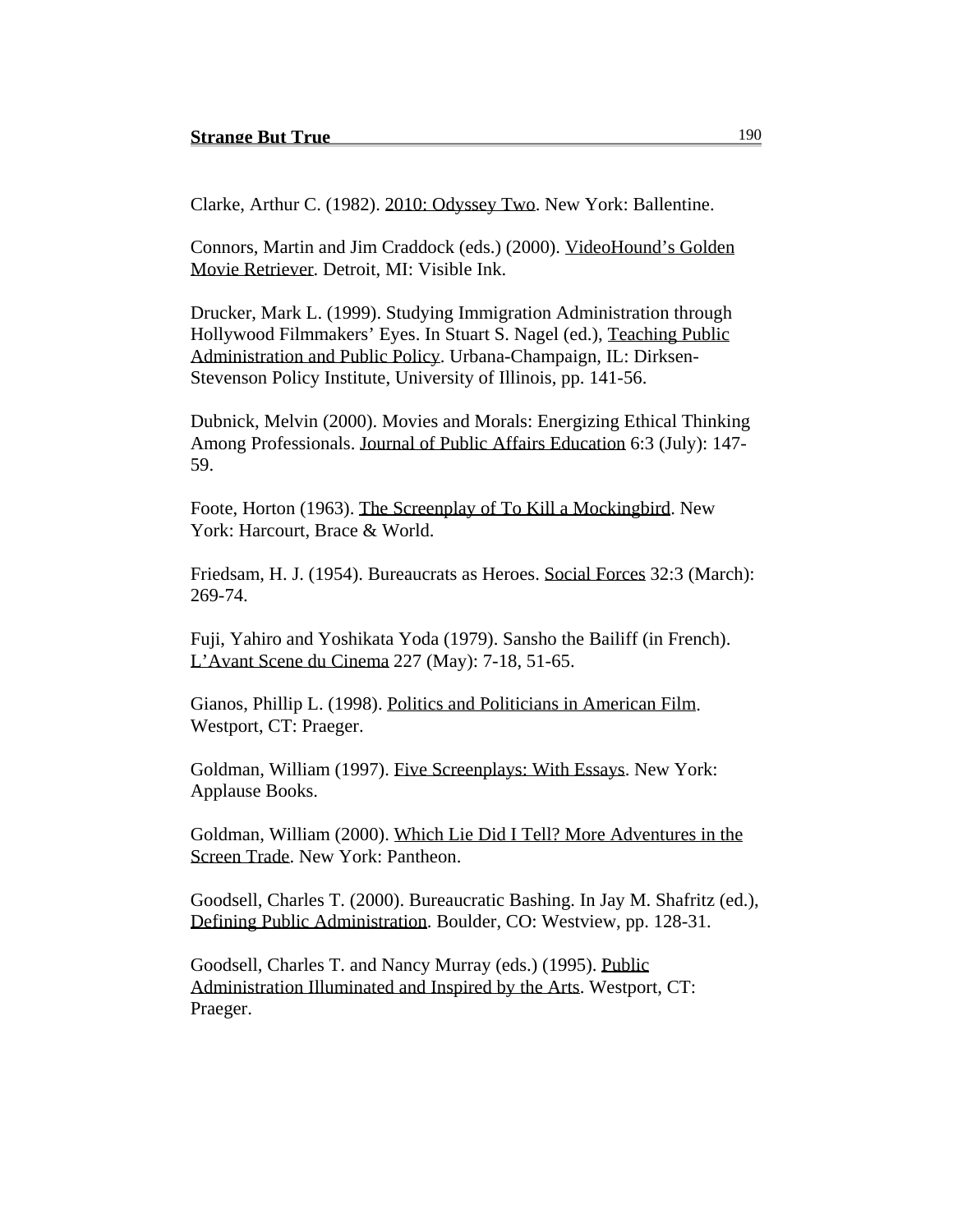Gottlieb, Carl (1975). The Jaws Log. New York: Dell.

Hanson, Patricia King (ed.) (1988). The American Film Institute Catalog of Motion Pictures Produced in the United States: Feature Films, 1911-1920. Berkeley, CA: University of California Press.

Hanson, Patricia King (ed.) (1993). The American Film Institute Catalog of Motion Pictures Produced in the United States: Feature Films, 1931-1940. Berkeley, CA: University of California Press.

Hanson, Patricia King (ed.) (1999). The American Film Institute Catalog of Motion Pictures Produced in the United States: Feature Films, 1941-1950. Berkeley, CA: University of California Press.

Hersey, John (1944). A Bell for Adano. New York: Alfred A. Knopf.

Holzer, Marc (1991). Movie/T.V. List as of 3-21-91. Unpublished. Authors' files.

Holzer, Marc (1997). Communicating Administrative Issues Through Creative Forms. In James L. Garnett and Alexander Kouzmin (eds.), Handbook of Administrative Communication. New York: Marcel Dekker, pp. 203-26.

Holzer, Marc and Linda G. Slater (1995). Insights into Bureaucracy from Film: Visualizing Stereotypes. In Charles T. Goodsell and Nancy Murray (eds.), Public Administration Illuminated and Inspired by the Arts. Westport, CT: Praeger, pp. 75-89.

Internet Movie Database (IMDb) (2001). Retrieved, March 23, 2001: http://www.imdb.com/.

JPS Hebrew-English Tanakh: The Traditional Hebrew Text and the New JPS Translation (1999)  $2^{nd}$  edition. Philadelphia, PA: Jewish Publication Society.

Jurkiewicz, Carole L. and Robert A. Giacalone (2000). Through the Lens Clearly: Using Films to Demonstrate Ethical Decision-Making in the Public Service. Journal of Public Affairs Education 6:4 (October): 257-65.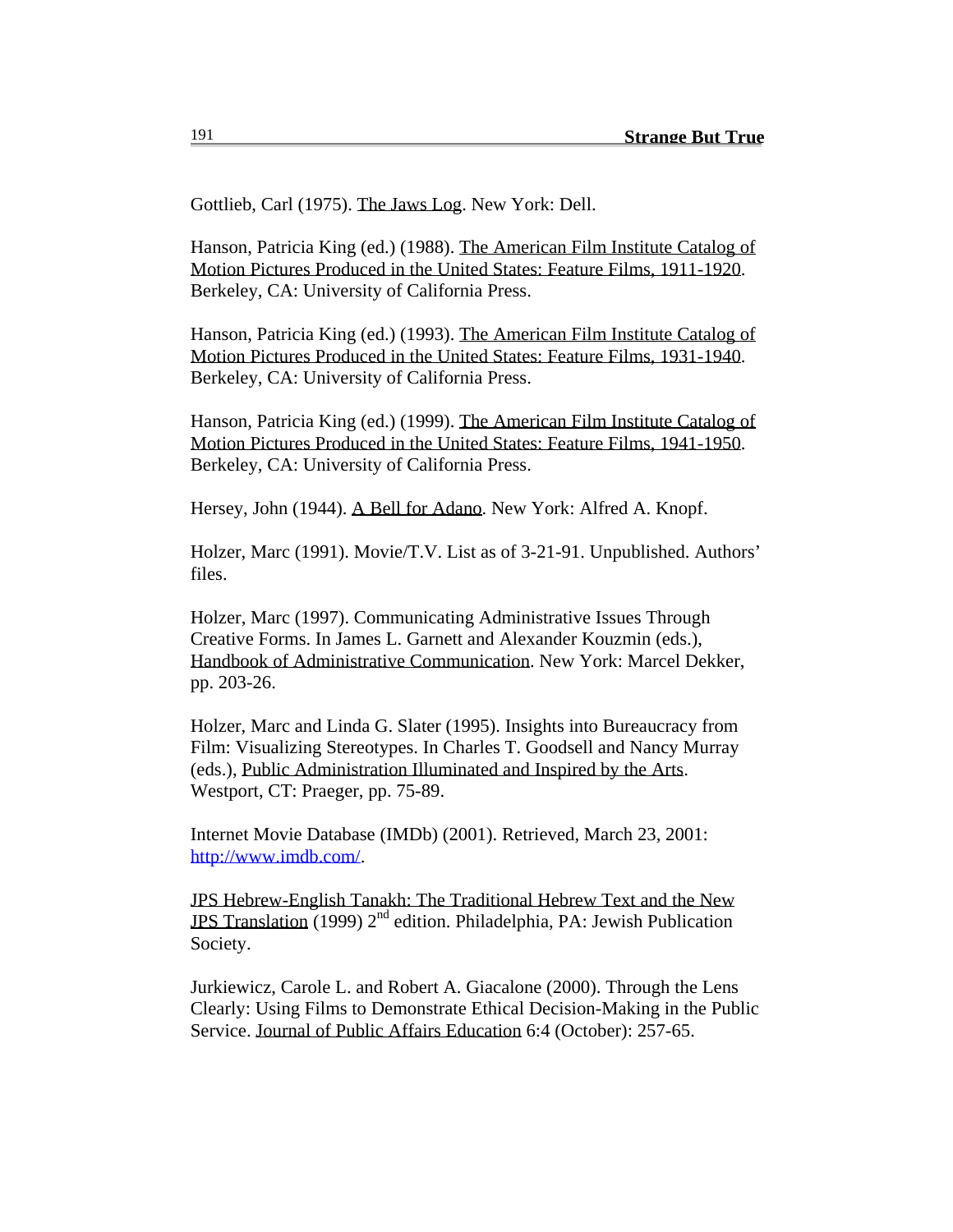Krafsur, Richard P. (ed.) (1976). The American Film Institute Catalog of Motion Pictures Produced in the United States: Feature Films, 1961-1970. New York: R. R. Bowker.

Kurosawa, Akira (1992). Seven Samurai and Other Screenplays: Ikiru, Seven Samurai, Throne of Blood. London, UK: Faber and Faber.

Larkin, John (1993). Movies: The Good, the Bad, and the Public. Public Voices 1 (3): 93-6.

Lee, Harper (1960). To Kill a Mockingbird. Philadelphia, PA: Lippincott.

Lee, Mordecai (2000). Bureaucrat Bashing in the Galactic Senate: George Lucas and Public Administration. Public Voices 4 (2): 23-30.

Lee, Mordecai (2001). The Image of the Government Flack: Movie Depictions of Public Relations in Public Administration. Public Relations Review 27:3 (Fall).

Lichter, S. Robert, Linda S. Lichter and Dan Amundson (1999). Images of Government in TV Entertainment. Washington, DC: Center for Media and Public Affairs.

Lodge, David (1996). The Practice of Writing: Essays, Lectures, Reviews and a Diary. London, UK: Secker and Warburg.

Lumet, Sidney (1995). Making Movies. New York: Alfred A. Knopf.

Mathews, Jack (ed.) (1998). The Battle of Brazil: with the Director's-Cut Screenplay Complete and Updated by Terry Gilliam, Tom Stoppard, & Charles McKeown. New York: Applause Books.

Maltin, Leonard (ed.) (1998). Movie & Video Guide – 1999 Edition. New York: NY: 1999.

McCurdy, Howard E. (1995). Fiction and Imagination: How They Affect Public Administration. Public Administration Review 55:6 (November/December): 499-506.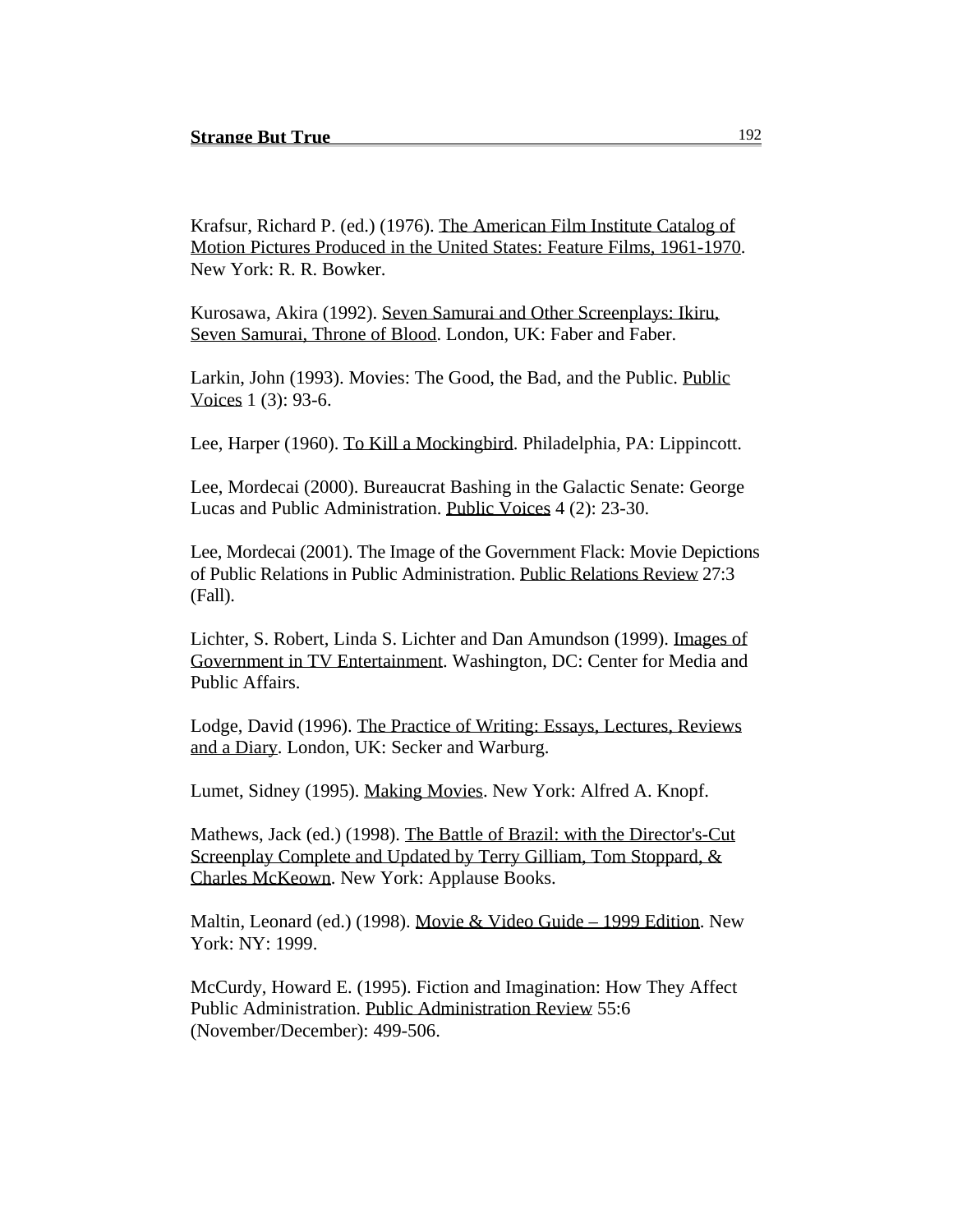Miller, Karen S. (1999). Public Relations in Film and Fiction: 1930 to 1995. Journal of Public Relations Research 11(1): 3-28.

Mr. Showbiz (2000, June 27). *The Box Office Leaders*. Retrieved, March 23, 2001:

http://mrshowbiz.go.com/reviews/moviereviews/numbers/top100adjusted.ht ml.

Mori, <sup>-</sup>Ogai (1977). The Incident at Sakai and Other Stories. Honolulu, HI: University Press of Hawaii.

Munden, Kenneth W. (ed.) (1971). The American Film Institute Catalog of Motion Pictures Produced in the United States: Feature Films, 1921-1930. New York: R. R. Bowker.

Murton, Thomas O. and Joe Hyams (1970). Accomplices to the Crime. New York: Grove Press.

Ortega-Liston, Ramona (2000). American Film: Perceptions of Public Programs, Public Policies and Public Officials. Paper presented at the 61<sup>st</sup> annual conference of the American Society for Public Administration, April 1-4 in San Diego, CA.

Orwell, George (1949). Nineteen Eighty-Four, a Novel. London, UK: Secker & Warburg.

Pike, Robert L. (1963). Mute Witness. Garden City, NY: Doubleday.

Pym, John (ed.) (1998). Time Out Film Guide  $7<sup>th</sup>$  edition. London, UK: Penguin.

Richie, Donald (1992). Introduction. In Akira Kurosawa, Seven Samurai and Other Screenplays: Ikiru, Seven Samurai, Throne of Blood. London, UK: Faber and Faber, pp. 3-7.

Rigby, Ray (1965). The Hill, a Novel. New York: John Day Co.

Rigby, Ray (1981). Hill of Sand. London, UK: W.H. Allen.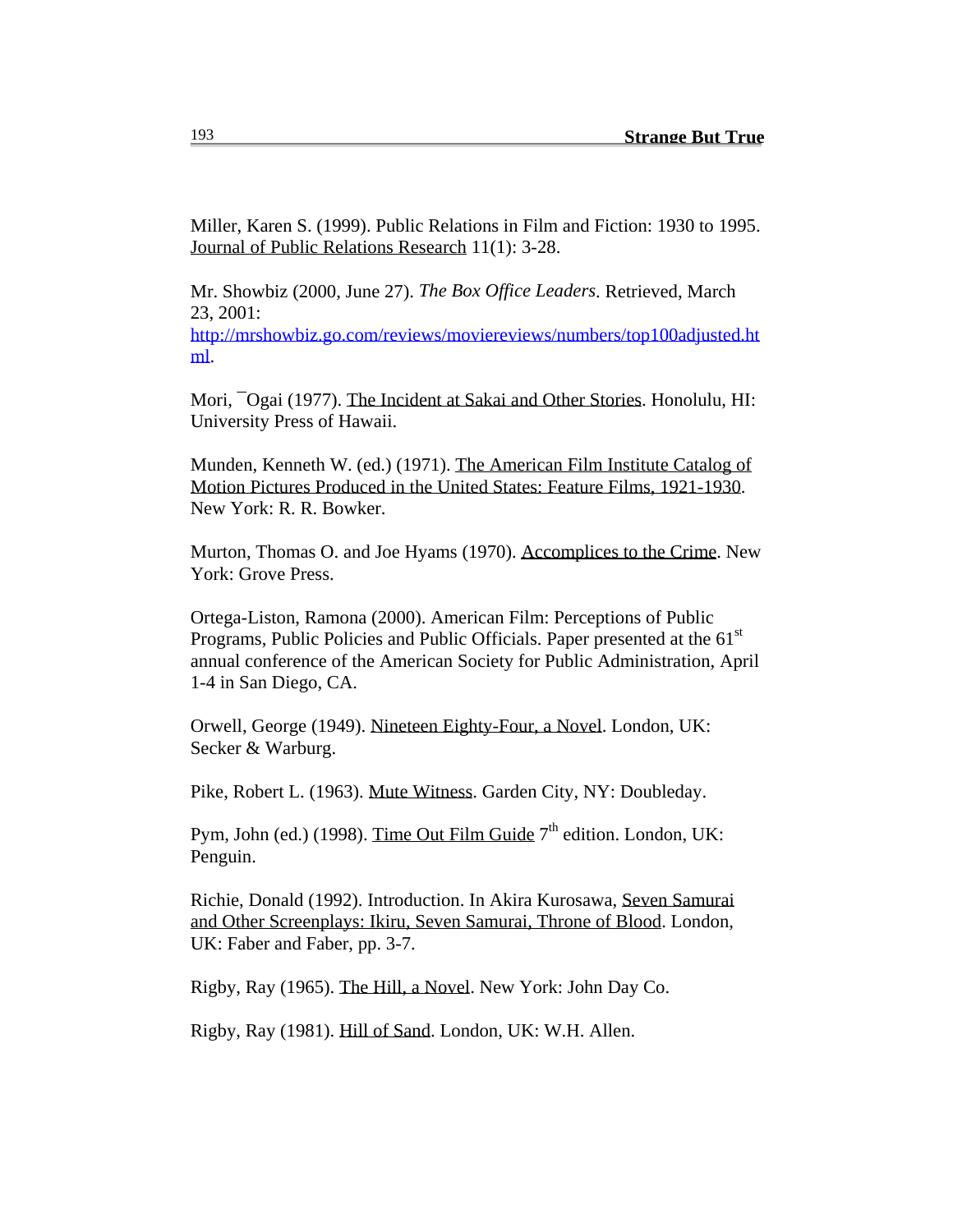Rosenblum, Ralph and Robert Karen (1979). When the Shooting Stops...the Cutting Begins: A Film Editor's Story. New York: Viking.

Scheuer, Steven H. (ed.) (1991). Movies on TV and Videocassette 1992- 1993. New York: Bantam.

Schulte, Brigid (1997, July 20). Hollywood Movies Seem to Have 'Conspiracy' Against Government. Houston [TX] Chronicle, p. 8.

Sikov, Ed (1994). Study Guide for American Cinema. New York: McGraw-Hill.

Simpson, Brooks D. (2000). Ulysses S. Grant: Triumph Over Adversity 1822-1865. Boston, MA: Houghton Mifflin.

Simon, Herbert A. (1997). Administrative Behavior: A Study of Decision-Making Processes in Administrative Organizations 4<sup>th</sup> edition. New York: Free Press.

Spicer, Michael W. (1995). The Founders, the Constitution, and Public Administration: A Conflict in World-Views. Washington, DC: Georgetown University Press.

Stewart, Kerry (1981). Absence of Malice. New York: Ballentine.

Templeton, William P. and Ralph Bettinson (1956). 1984. London, UK: Holiday Film Productions.

Towell, Julie E. (ed.) (1988). Reverse Acronyms, Initialisms & Abbreviations Dictionary  $13<sup>th</sup>$  edition, Volume 3, Part 2. Detroit, MI: Gale Research Co.

Waldo, Dwight (1968). The Novelist on Organization and Administration: An Inquiry into the Relationship Between Two Worlds. Berkeley, CA: Institute of Governmental Studies, University of California.

Zinke, Robert C. (2000). Examples of Film Images of Bureaucracy for the Classroom. Presentation at the  $61<sup>st</sup>$  annual conference of the American